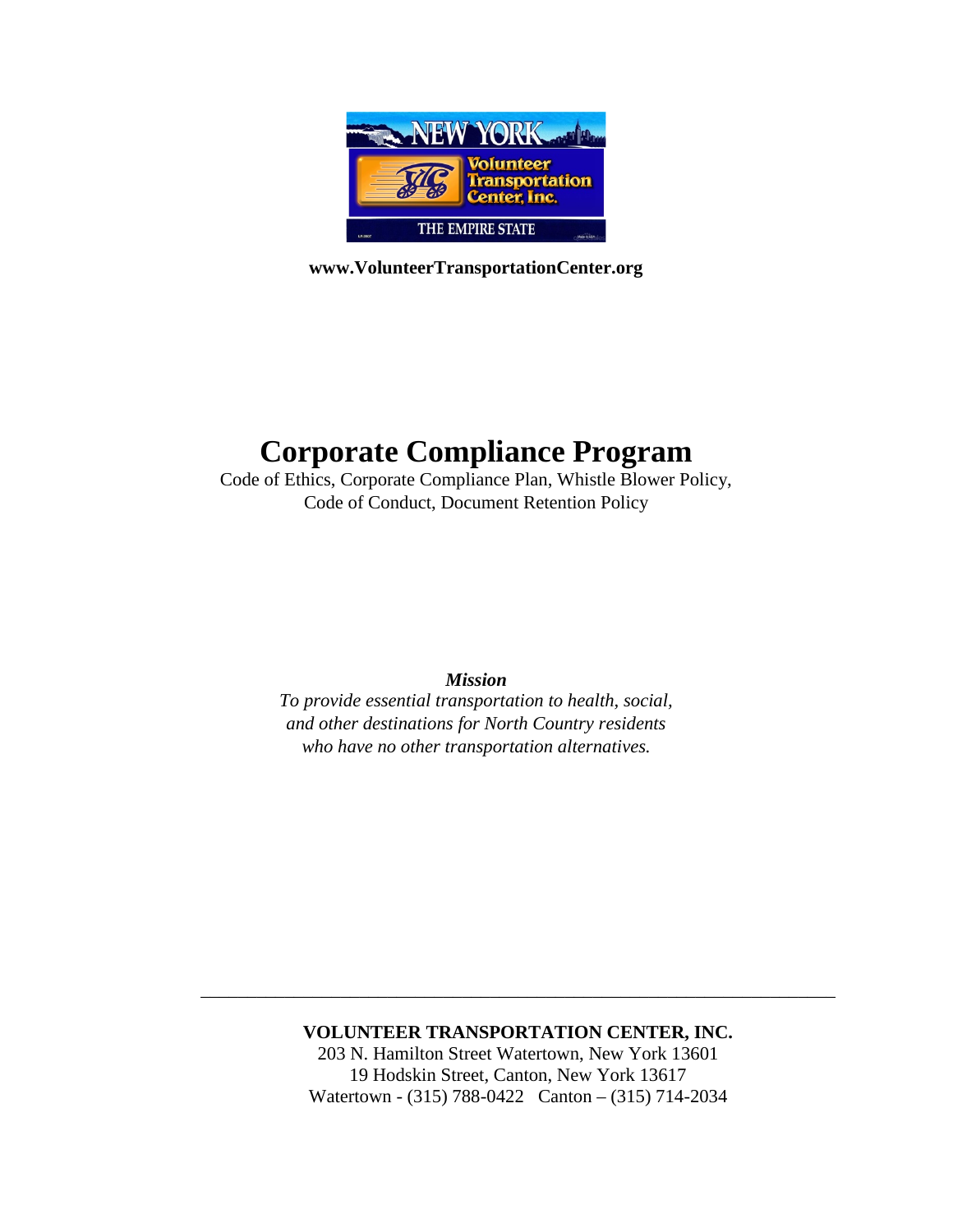$\| \mathbb{I} \|$ **Approvals**  $\frac{1}{16}$  $\mathbb{H}$  $\overline{\mathbb{Q}}$  $\sigma$ Date of Origin: Date Last Amended:  $\mathbb{I}$ Date Last Reviewed: May  $\overline{a}$ This plan must be approved by the Volunteer Transportation Center, Inc. (hereafter known as the VTC) leadership and its board of directors. The VTC Board of Directors must approve and adopt as per the organization's by-laws. The Board President must affix his or her signature below indicating the Board's approval of the document. The Board of Directors of the Volunteer Transportation Center, Inc. has reviewed this Corporate  $\begin{bmatrix} \phantom{-} & \phantom{-} \\ \phantom{-} & \phantom{-} \end{bmatrix}$ Compliance Plan and approves its adoption by the VTC. **Executive Director Board President** 

> Volunteer Transportation Center, Inc. Corporate Compliance Program Page 2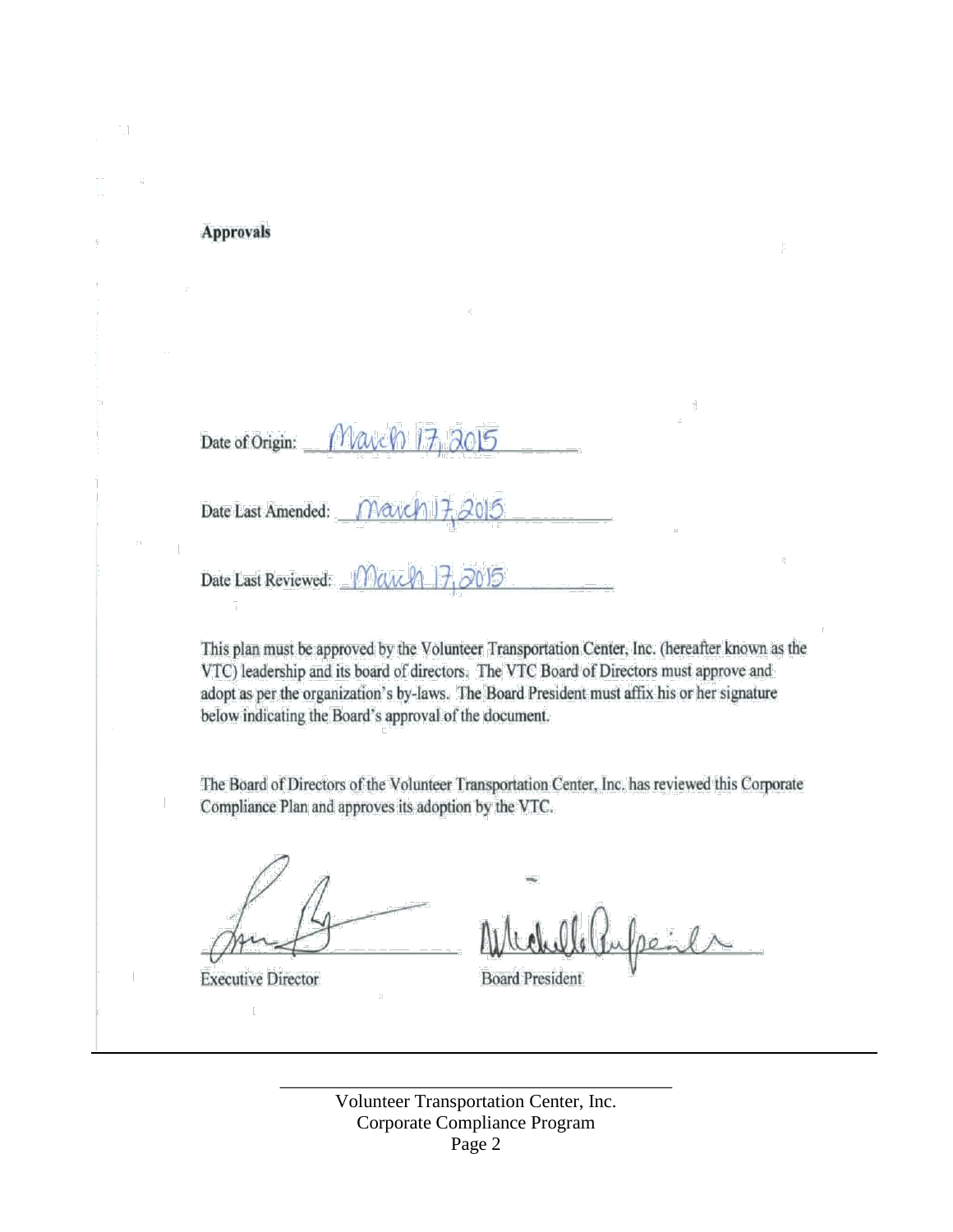# **CODE OF ETHICS**

The nature of our business requires careful observation of applicable legal regulations, general a Compliance/Quality Coordinator , principles and procedures, and regard for maintaining the high standards of conduct and personal integrity that are essential if we are to merit the confidence of clients and clients and their families, staff, and the general public.

A written policy cannot answer all questions raised in the context of business relationships; therefore, as a staff member of the VTC, you are expected to accept responsibility for recognizing and responding to specific situations as they arise.

You should be aware of and adhere to the following components regarding business ethics:

- a. Confidential information regarding clients and clients and their families, staff, and the corporation's business should be safeguarded and communicated on a "need to know" basis only through the course of your assigned work at the VTC.
- b. The discussion of confidential or proprietary information in public places, or where others may overhear it, must be avoided.
- c. Materials, including all forms, documents, programs, etc. are proprietary and for the exclusive use of the VTC only.
- d. Staff members are not to, directly or indirectly, solicit or accept any gifts of value as a "quid pro quo" (something received or given as a personal reward for preferential action or service by a consumer) or as a gratuity, in connection with agency business, such as referrals.
- e. An employee shall not accept gifts of money in any amount.
- f. Gifts may be accepted from outside sources (including but not limited to consumers and vendors) only if it is not intended to influence or give the appearance of influencing a business decision, is unsolicited, is infrequent, is of a nominal value (less than \$70), and is reasonable and customary.
- g. Staff members are not to borrow from or lend money to other staff members, clients, clients and their families.
- h. Staff members must report actions taken against professional licenses to their supervisor.
- i. Staff members must not engage in partisan activities while acting as VTC employees.
- j. Staff members are expected to conduct their relationships with those doing business with the VTC in a professional manner and should avoid becoming involved with the personal affairs of those doing business with the VTC.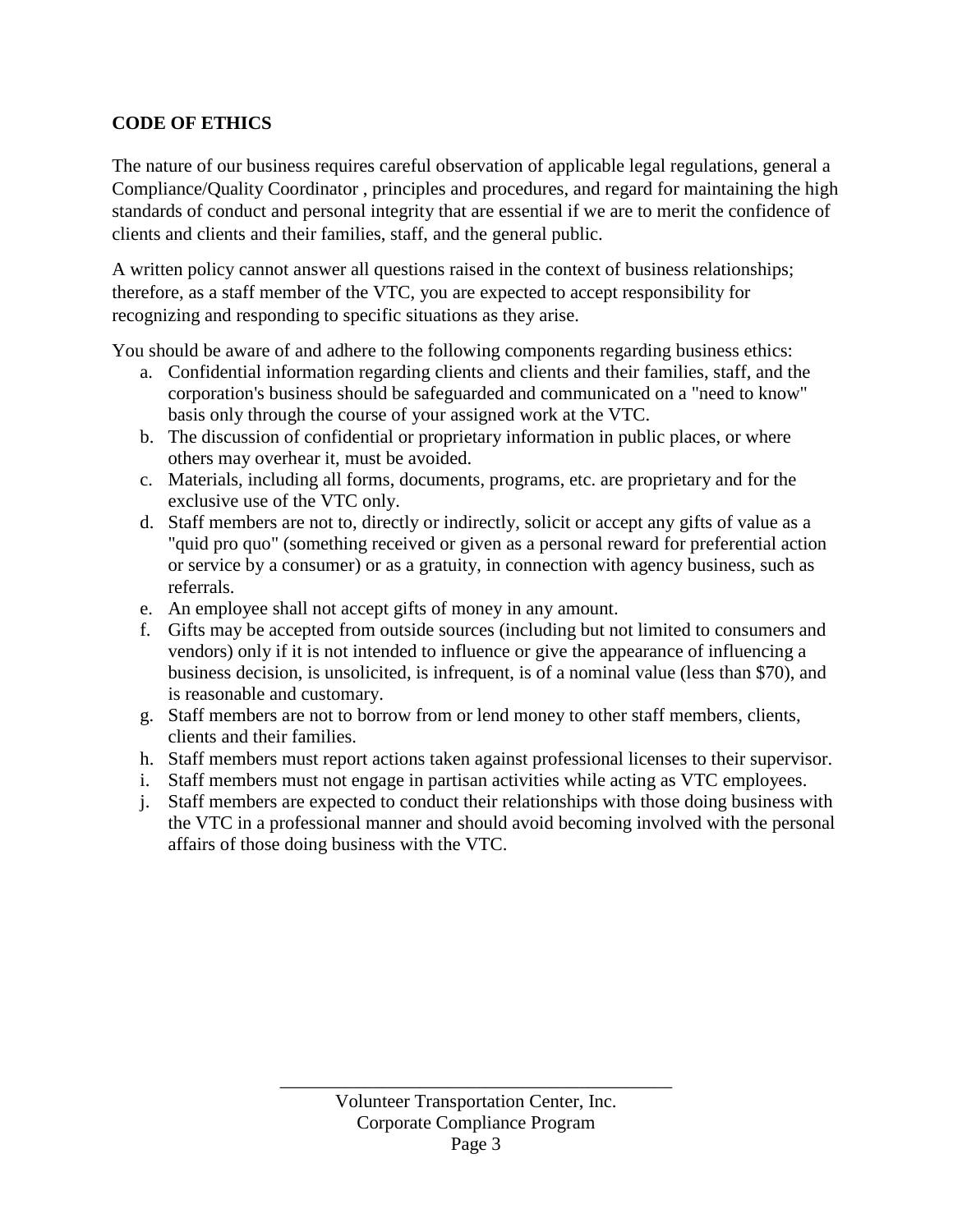#### **Administrative Responsibility**

The VTC Board of Directors is responsible for governing the VTC as a knowledgeable body regarding compliance expectations, practices, identified risk issues and plans for corrective action. The primary responsibility for managing and monitoring the VTC compliance effort is assigned to the Compliance/Quality Coordinator. The Compliance/Quality Coordinator will report all compliance efforts and identified issues directly to the Executive Director. The VTC Executive Director has responsibility for implementation of the Corporate Compliance Plan.

- a. Board members have a *fiduciary responsibility*: an expectation of stakeholders regarding oversight of corporate affairs. Board members must exercise their *duty of care* in executing this responsibility. Embedded in the duty of care is the concept of *reasonable inquiry*. Board members are expected to make inquiries of management to obtain information necessary to satisfy their duty of care.
- b. In terms of corporate compliance the Board member's duty of care arises in two contexts:
	- Decision-making application of duty of care principles to a specific decision or a particular board action.
	- Oversight application of duty of care principles with respect to the general activity of the Board in overseeing the day-to-day business operations of the corporation; i.e. the exercise of reasonable care to assure that corporate executives carry out their management responsibilities and comply with the law.
- c. Again, narrowing the duty of care with respect to corporate compliance, it is the Board member's responsibility to ensure that:
	- Corporate information and reporting systems exist
	- The reporting system is adequate to assure the Board that appropriate information as to compliance with applicable laws will come to its attention in a timely manner as a matter of ordinary operations.
- d. The Board's duty is to reasonably question things when suspicions are aroused or should be aroused. An example of this would be when the Board member is presented with indications of financial improprieties, self-dealing or fraud, or when the agency is the subject of a governmental investigation. However, Board members are entitled to rely on the senior leadership team in the performance of its duties when no impropriety is suspected.
- e. Over the last decade the government has dedicated substantial resources, including the addition of criminal investigators and prosecutors, to respond to health care fraud and abuse. In addition to government investigators, private whistleblowers play an important role in identifying allegedly fraudulent billing schemes and other abusive practices. Providers found guilty of participating in these schemes can be excluded from receiving Medicaid or Medicare or other federal health care programs.
- f. The VTC has embraced efforts to improve compliance with federal and state health care program requirements and developed an active compliance program tailored to our circumstances.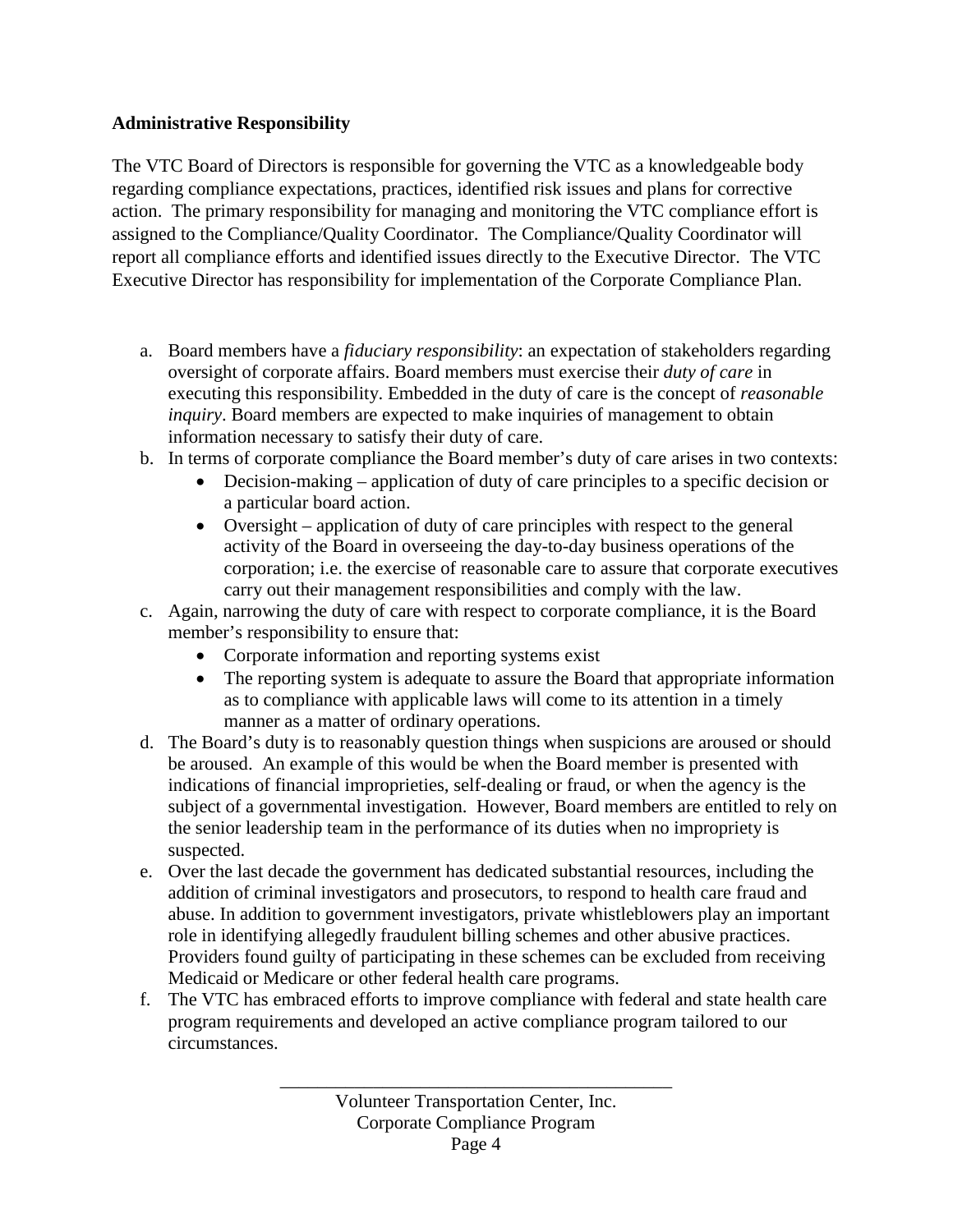- g. Board members bring diverse backgrounds and business experiences and assist us by asking practical questions and contributing their experience from other industries. They are expected to participate on committees with staff. This gives them exposure to the framework of our operations and contact with staff to learn how we implement our Code of Conduct in operations.
- h. Board members are the bedrock of the health care delivery system. The oversight activities provided by Board members help form the corporate vision and at the same time promote an environment of corporate responsibility that protects the mission of the corporation and the health care consumers it serves.

With the oversight of the Executive Director the Compliance/Quality Coordinator is responsible for the following activities:

- Assist the Administrative Team in the review, revision and formulation of appropriate policies and procedures to guide all activities and functions of the VTC that involve issues of compliance;
- Ensure that processes for compliance integrate with and support the VTC Quality Coordination monitoring and system self-assessment processes;
- Assist administrative, operations and quality coordination with the review and amendment, as necessary, of the Business Code of Conduct for all the VTC employees and contract providers or affiliate providers or external providers;
- Assist the program directors with developing methods to ensure that employees and contract providers, affiliate providers or external providers are aware of the VTC Business Code of Conduct and understand the importance of compliance.
- Develop and deliver educational and training programs;
- Receive and review instances of suspected compliance issues, communicate findings, and review action plans with the program suspected of noncompliance and the VTC Compliance Committee, as set forth in this Plan;
- Prepare a compliance summary quarterly each year and present to the Board of Directors, as set forth in this Plan;
- Prepare the annual Corporate Compliance Work Plan, as set forth in this Plan, with the VTC Quality Improvement/Corporate Compliance Committee;
- Ensure the goals within the annual Work Plan are considered in the VTC Local/Strategic Plan and Quality Management Plans, as appropriate;
- Coordinate with appropriate staff to disseminate and ensure understanding of policies defining compliance initiatives;
- Prepare revisions to the VTC Corporate Compliance Plan with the Quality Improvement/Corporate Compliance Committee, as set forth in this Plan; and
- Provide other assistance with initiatives regarding corporate compliance, as directed by the Executive Director.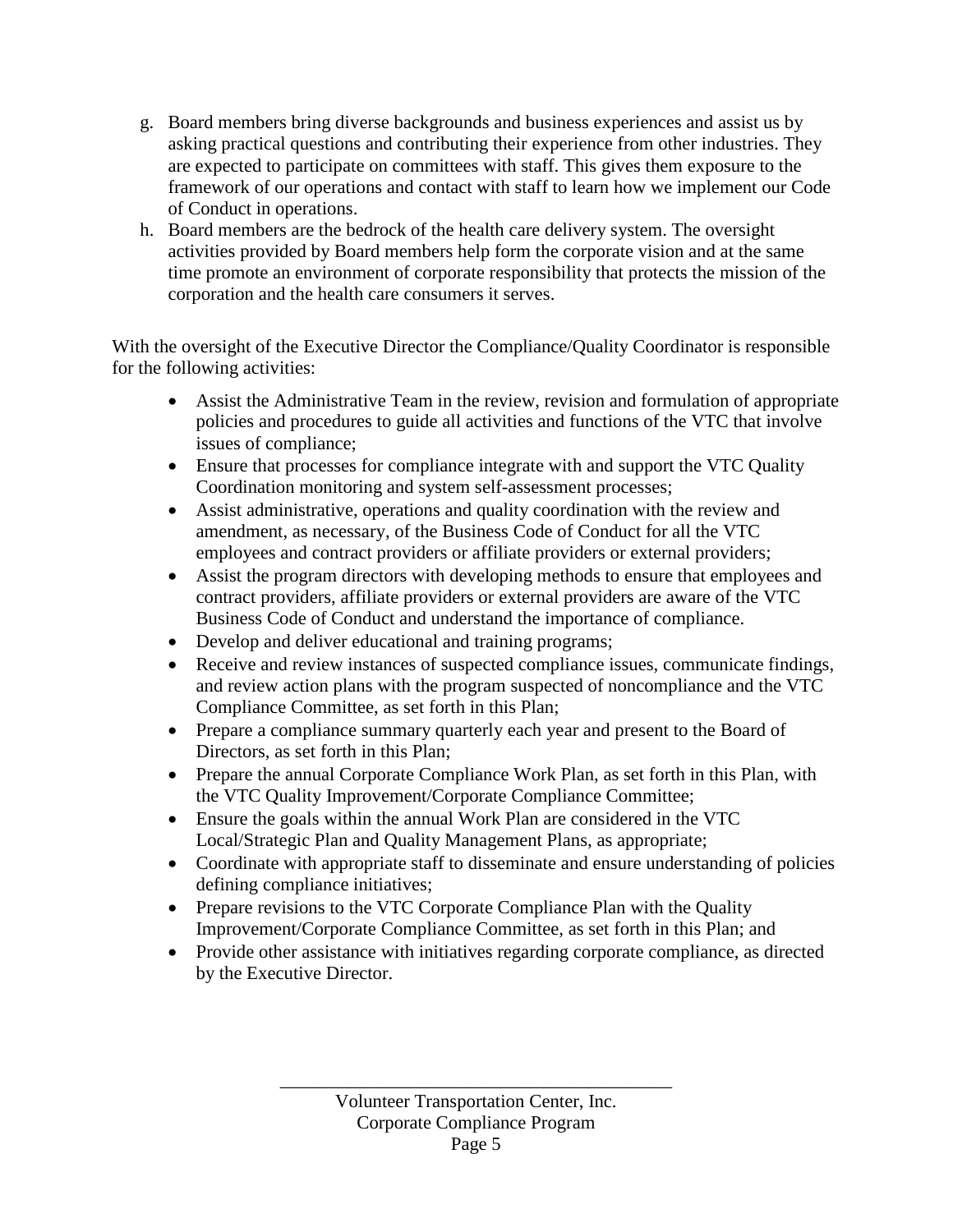# **CORPORATE COMPLIANCE PLAN**

#### **Introduction**

Volunteer Transportation Center, Inc. (the VTC) seeks to operate in accordance with the highest level of business and community ethics and in compliance with all applicable laws and regulations. The VTC is committed to preventing, detecting and correcting any unintentional or deliberate conduct that is inconsistent with these principles.

The VTC Corporate Compliance Plan ( the "plan") has been developed in compliance with applicable law, with guidance from state and federal authorities when available, including the Federal Sentencing Guidelines, and model compliance programs issued by the U.S. Department of Health and Human Service Office of the Inspector General (the "OIG"). While the Plan places a strong emphasis on the prevention of fraud, abuse and waste in federal, state and private health care plans, the scope of the Plan is not limited to this issue and covers other areas of compliance to which the VTC is subject. With this Plan, the VTC will seek to promote full compliance with all legal duties applicable to it, foster and assure ethical conduct, and provide guidance to each employee and contractor of the VTC for his /her conduct. The procedures and standards of conduct contained in this Plan are intended to generally define the scope of conduct which the Plan is intended to cover and are not to be considered as all inclusive.

This plan is intended to:

- 1) prevent accidental and intentional noncompliance with applicable laws
- 2) detect such noncompliance as it occurs
- 3) discipline those involved in noncompliant behavior
- 4) remedy the effects of non-compliance and
- 5) prevent future noncompliance

This Compliance Plan is a "living document'" and will be updated periodically to keep the VTC employees and volunteers informed of the most current information available pertaining to compliance requirements in the health care industry.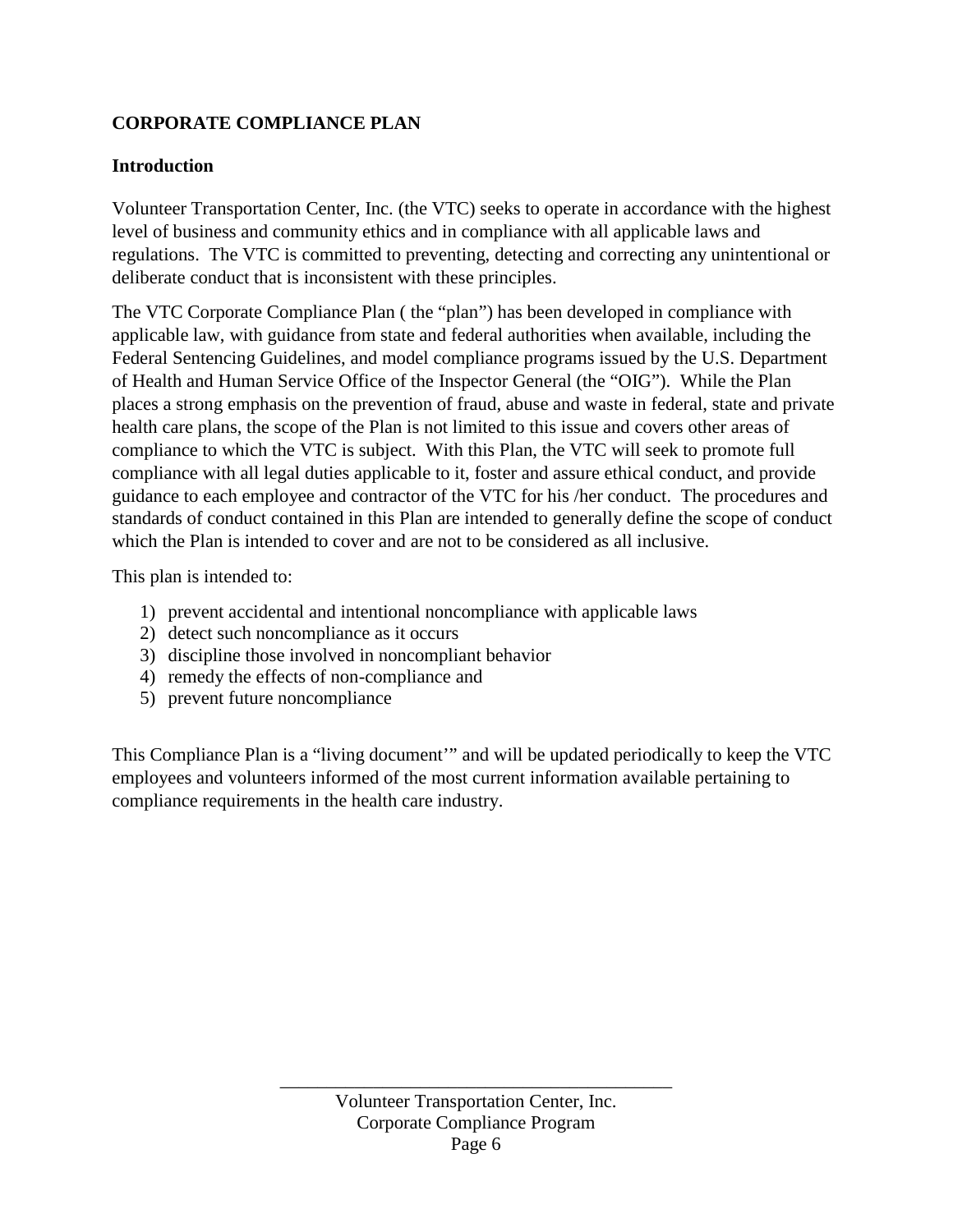# **Expectations**

We ensure that all aspects of consumer care and business conduct are performed in compliance with our mission and vision statements, policies and procedures, professional standards and applicable governmental laws, rules and regulations and other payer standards. The VTC expects every person who provides services to our clients to adhere to the highest ethical standards and to promote ethical behavior. Any person whose behavior is found to violate ethical standards will be disciplined in accordance with our VTC policy and procedure.

Employees may not engage in any conduct that conflicts – or is perceived to conflict – with the best interest of the VTC. Employees must disclose any circumstances where the employee or his or her immediate family member is an employee, consultant, owner, contractor or investor in any entity that:

- 1. Engages in any business or maintains any relationship with the VTC;
- 2. Provides to or receives referrals from the VTC; or
- 3. Competes with the VTC. Employees may not without permission from the Compliance/Quality Coordinator accept, solicit or offer anything of value from anyone doing business with the VTC.

Employees are expected to maintain complete, accurate and contemporaneous records as required by the VTC. The term "records" includes all documents, both written and electronic, that relates to the provision of VTC services or provides support for the billing of VTC services. Records must reflect the actual service provided. Any records to be appropriately altered must reflect the date of the alteration, the name, signature and title of the person altering the document and the reason for the alteration if not apparent. No person shall ever sign the name of another person to any document. Backdating and predating documents is unacceptable and will lead to discipline up to and including termination.

All documentation errors will warrant a documentation of noncompliance in the staff member's personnel file. The staff member's documentation will be monitored for no less than one (1) month following the discovery of the documentation of errors.

When any person knows or reasonably suspects that the expectations above have not been met, this must be reported to the immediate supervisor, the Compliance/Quality Coordinator, and/or the Executive Director, so each situation may be dealt with appropriately. The Compliance/Quality Coordinator may be reached at 315-788-0422.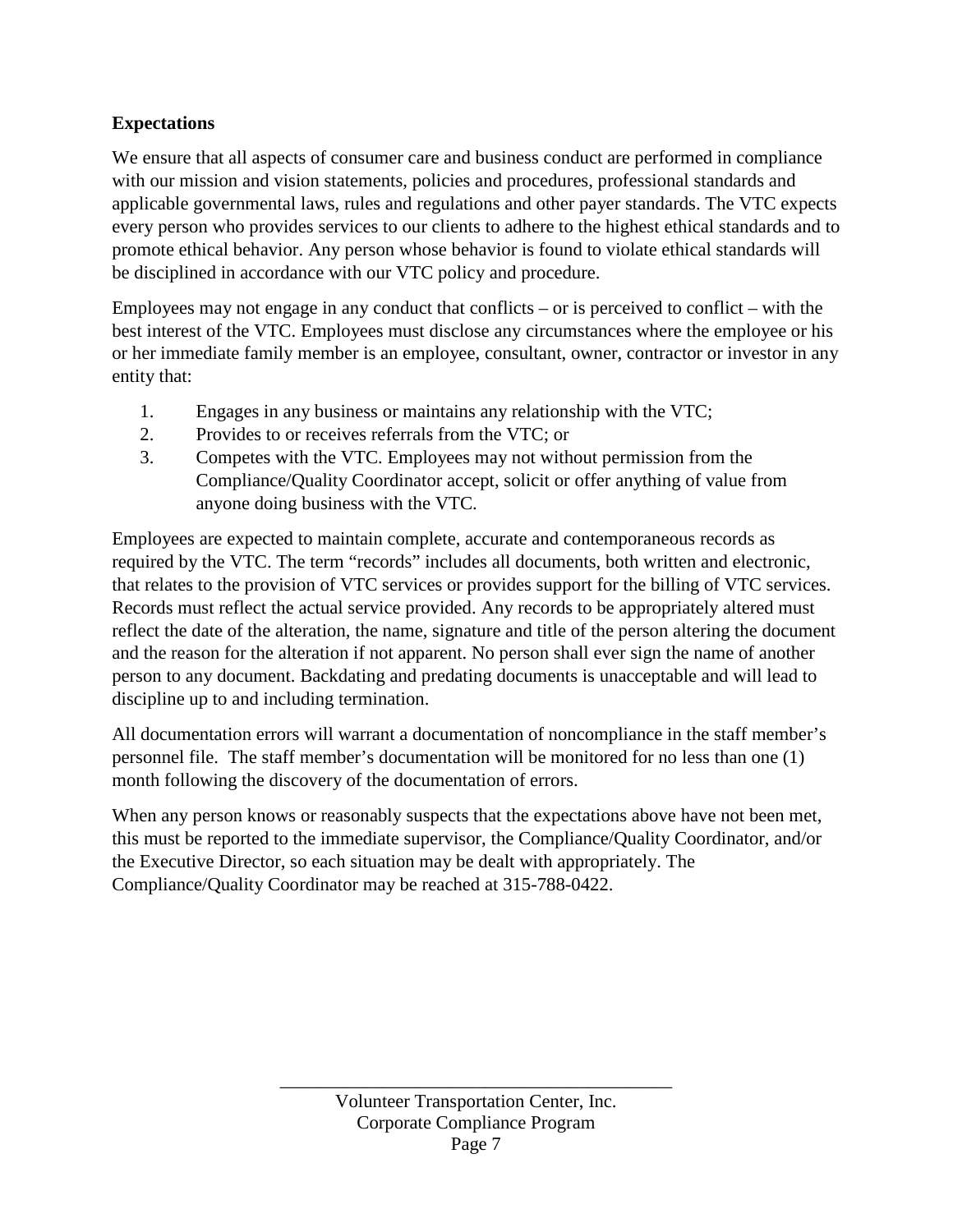#### **Written Standards and Procedures**

The VTC has created a compliance policy and procedure that articulate the VTC's commitment to comply with all Federal, and State regulations. Many of these policies/procedures are designed to prevent fraud and abuse by providing guidelines for individuals working in certain "at-risk" areas. Our compliance standards apply equally to ALL employees regardless of tenure or rank within the organization. It is the responsibility of each employee to become familiar with the standards and procedures that apply to their day-to-day activities and to comply with such policies at all times. In addition, acceptance of the Code of Conduct is a mandatory aspect of employment which must be reaffirmed annually by each employee. In particular, and without limitation, each is employee is prohibited from directly or indirectly engaging or participating in any of the following:

- Improper Claims Presenting or causing to be presented to the U.S. government or any other healthcare payer a claim:
	- o Item or Service Not Provided as Claimed For a medical or other item or service that such person knows or should know was not provided as claimed, including a pattern or practice of presenting or causing to be presented a claim for an item or service that is based on a code that such person knows or should know will result in a greater payment to the claimant than the code such person knows or should know is applicable to the item or service actually provided;
	- o False Claim For a medical or other item or service and such person knows or should know the claim is false or fraudulent;
	- o Excluded Provider For a medical or other item or service furnished during a period in which such person knows or should know the claimant was excluded from the program under which the claim was made;
	- o Not Medically Necessary For a pattern of medical or other items or services that such person knows or should know are not medically necessary;
- False Statement in Determining Rights to Benefits Making, using, or causing to be made or used any false record, statement, or representation of a material fact for use in determining rights to any benefit or payment under any healthcare program;
- Conspiracy to Defraud Conspiring to defraud the U.S. government or any other healthcare payer by getting a false claim allowed or paid;
- Healthcare Fraud/False Statements Relating to Healthcare Matters Executing or attempting to execute a scheme or artifice to defraud any healthcare benefit program or to obtain, by means of false, fictitious, or fraudulent pretenses, representations or promises, any of the money or property owned by, or under the custody or control of, any healthcare benefit program;
- Failure to Report Violations to Compliance/Quality Coordinator Failing to promptly report to the Compliance/Quality Coordinator (as defined below) any instance of noncompliant conduct, including without limitation violations of the standards described above, with respect to the VTC or any of its employees which is known to such person.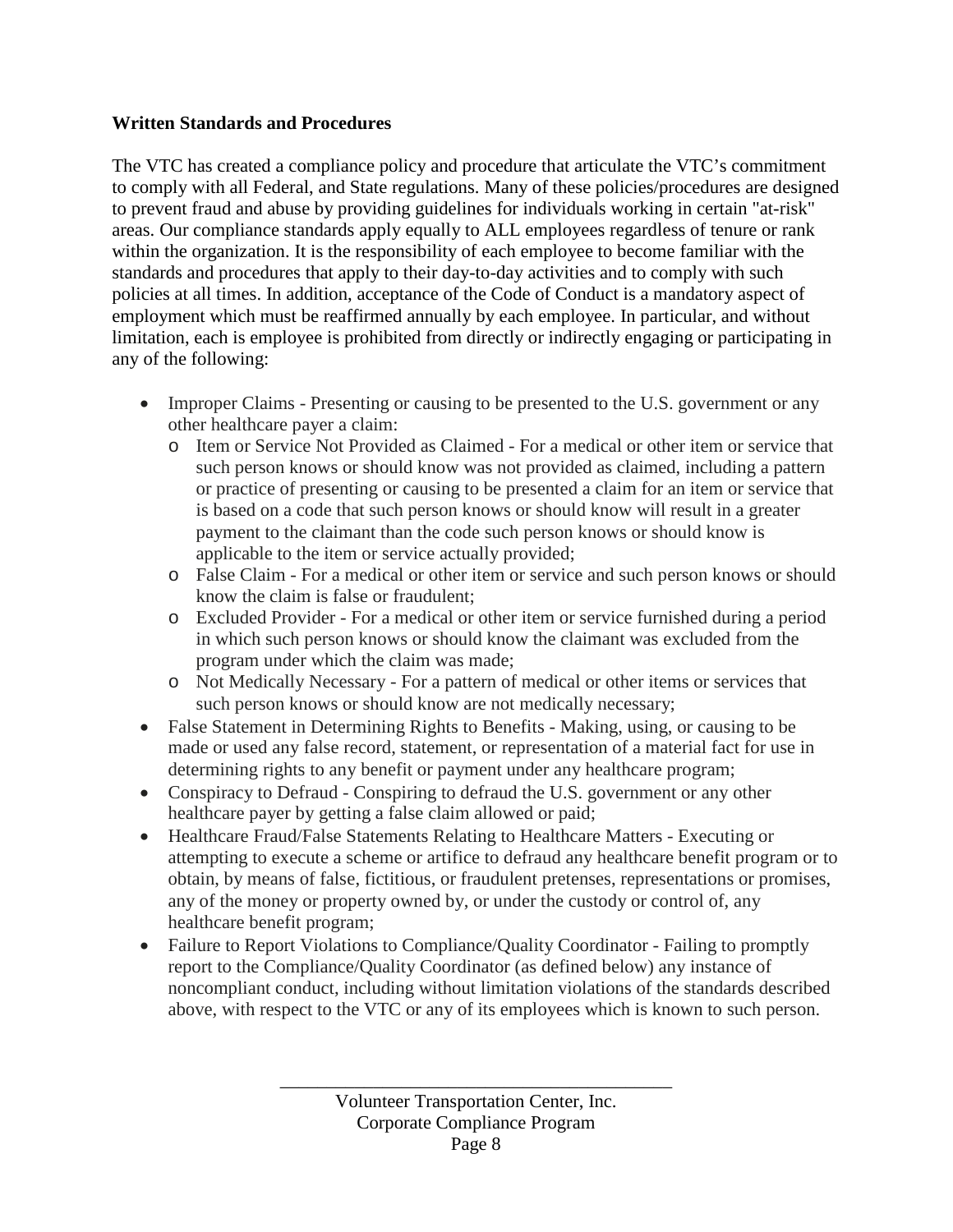#### **Appointment of Compliance/Quality Coordinator & Compliance Committee**

To oversee and implement the VTC's Compliance Program, the VTC has appointed Luanne VanBrocklin as its Compliance/Quality Coordinator. The VTC has chosen its Compliance/Quality Coordinator based on her outstanding record of commitment to honesty, integrity, and high ethical standards, and on the officer's knowledge and understanding of the applicable laws and regulations. The Compliance/Quality Coordinator will provide education and training programs for employees/volunteers/Board of Directors respond to inquiries from any employee regarding appropriate billing, documentation, coding, and business practices; and investigate any allegations of possible impropriety.

- Maintain current knowledge of applicable federal and state privacy laws.
- Develop, oversee and monitor implementation of the VTC's Privacy Policy and ensure that the integrity of the Privacy Policy is maintained at all times.
- Report regularly to the VTC governing body and officers (as applicable) regarding the status of the Privacy Policy.
- Work with legal counsel, management and committees to ensure that the VTC maintains appropriate privacy consent and authorization forms, notices and other administrative materials in accordance with VTC management and legal requirements.
- Establish and administrate a process for receiving, documenting, tracking, investigating and taking action on all complaints concerning the VTC 's privacy policies and procedures in coordination and collaboration with other similar functions, and, when necessary, with legal counsel.
- Establish and oversee VTC policies for addressing client requests to obtain or amend client records or to obtain accountings of disclosures; ensure compliance with VTC policies and legal requirements regarding such requests and establish and oversee grievance and appeals processes for denials of requests related to client access or amendments.
- Oversee, direct, deliver, or ensure the delivery of privacy training and orientation to all employees, volunteers, medical and professional staff, and other appropriate personnel and maintain appropriate documentation of privacy training.
- Monitor attendance at all Privacy Policy training sessions and evaluate participants' comprehension of the information provided at training sessions.
- Monitor compliance with Privacy Policy including periodic privacy risk assessments.
- Establish benchmarks to evaluate, on no less than an annual basis, the Privacy Policy's success in meeting the VTC's goal for protection of PHI.
- Coordinate and participate in disciplinary actions related to the failure of VTC workforce members to comply with the VTC Privacy Policy and/or applicable law.
- Monitor technological advancements related to protected health information protection and privacy for consideration of adaptation by the VTC.
- Coordinate and facilitate the allocation of appropriate resources for the support of and the effective implementation of the Privacy Policy.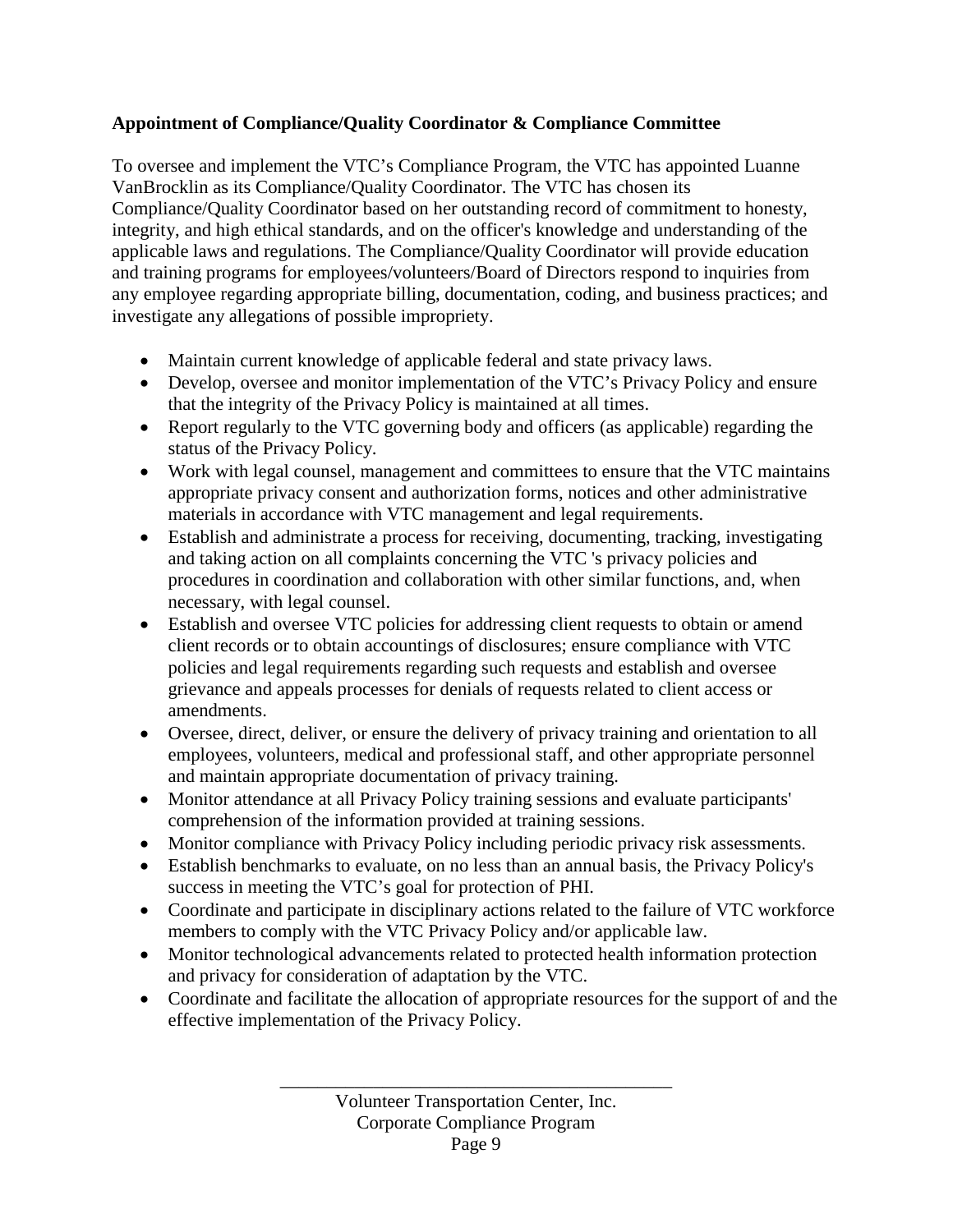- Initiate, facilitate and promote activities to foster privacy information awareness within the VTC.
- Cooperate with the Office of Civil Rights, other legal entities, and VTC officers in any compliance reviews or investigations.
- Perform periodic risk assessments and ongoing compliance monitoring activities at each VTC location.
- Act as point of contact for VTC legal counsel in an ongoing manner and in the event of a reported violation.
- Maintain all business associate agreements and respond appropriately if problems arise.
- Act as the VTC -based point of contact for receiving, documenting and tracking all complaints concerning privacy policies and procedures of the VTC.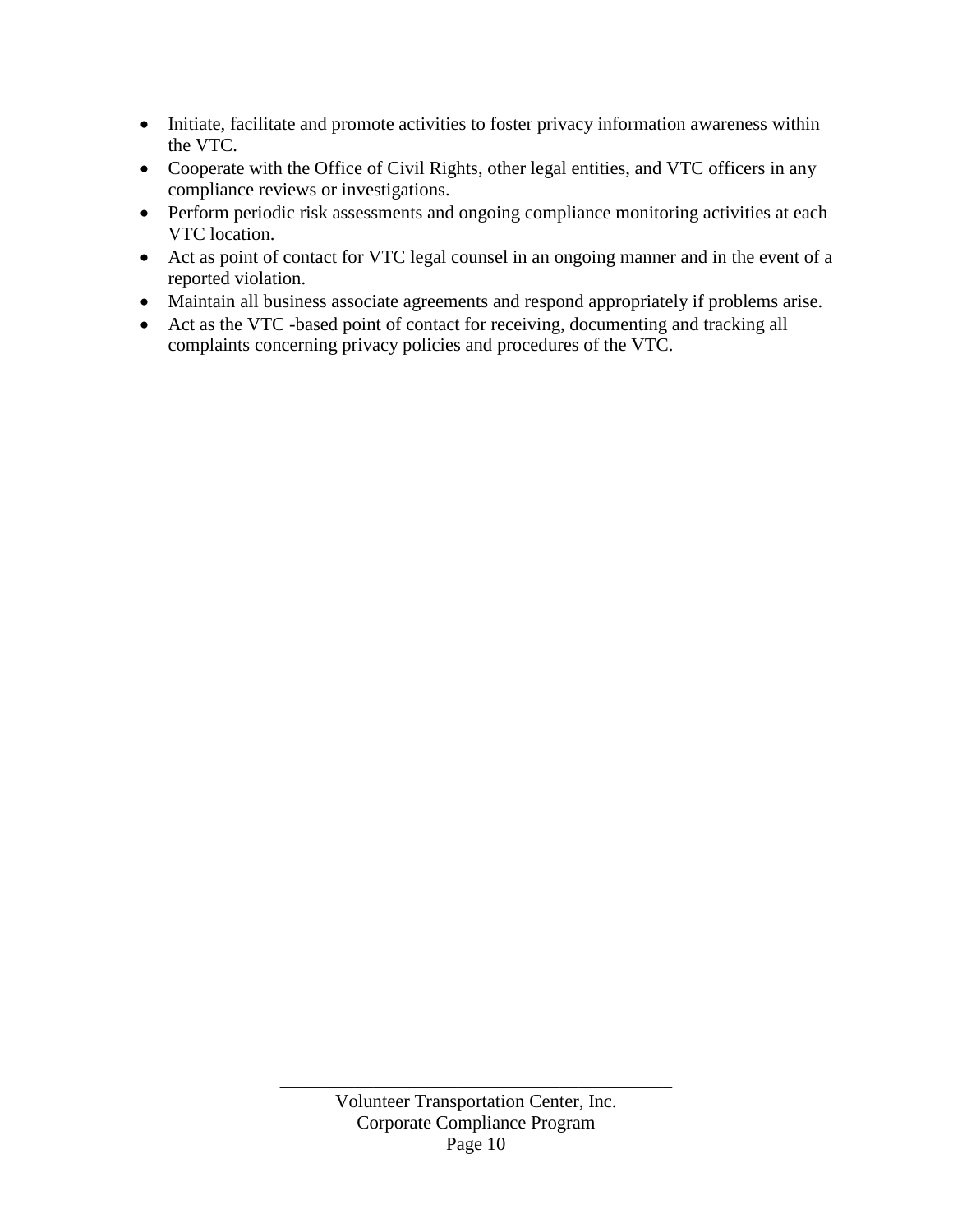# **Corporate Compliance Team (CCT)**

The VTC has established a Corporate Compliance Team made up of key personnel whose responsibility it is to identify areas of concern within the VTC and act as the first line of defense in enhancing the appropriate security posture.

All members identified within this policy are assigned to their positions by the Compliance/Quality Coordinator. This committee will consist of the positions within the VTC most responsible for the overall security policy planning of the organization (where applicable). The current members of the CCT are:

Compliance/Quality Coordinator– Luanne VanBrocklin Executive Director—Sam Purington Billing Coordinator—Jan Wainwright Finance Director—Kathy Birth Program Directors—John Exford, Linda Scagel Fundraising/Development Manager—Jennifer Cross-Hodge

The CCT will meet quarterly to discuss security issues and to review concerns that arose during the quarter. The CCT will identify areas to be addressed during annual training and review/update security policies as necessary.

The CCT will address security issues as they arise, recommend and approve immediate security actions to be undertaken. It is the responsibility of the CCT to identify areas of concern within the VTC and act as the first line of defense in enhancing the security posture of the VTC.

The CCT is responsible for maintaining a log of security concerns or confidentiality issues. This log must be maintained on a routine basis, and must include the dates of an event, the actions taken to address the event, and recommendations for personnel actions, if appropriate. This log will be reviewed during the quarterly meetings.

The Compliance/Quality Coordinator or other assigned personnel is responsible for maintaining a log of security enhancements and features that have been implemented to further protect all sensitive information and assets held by the VTC. This log will be reviewed during the quarterly meetings.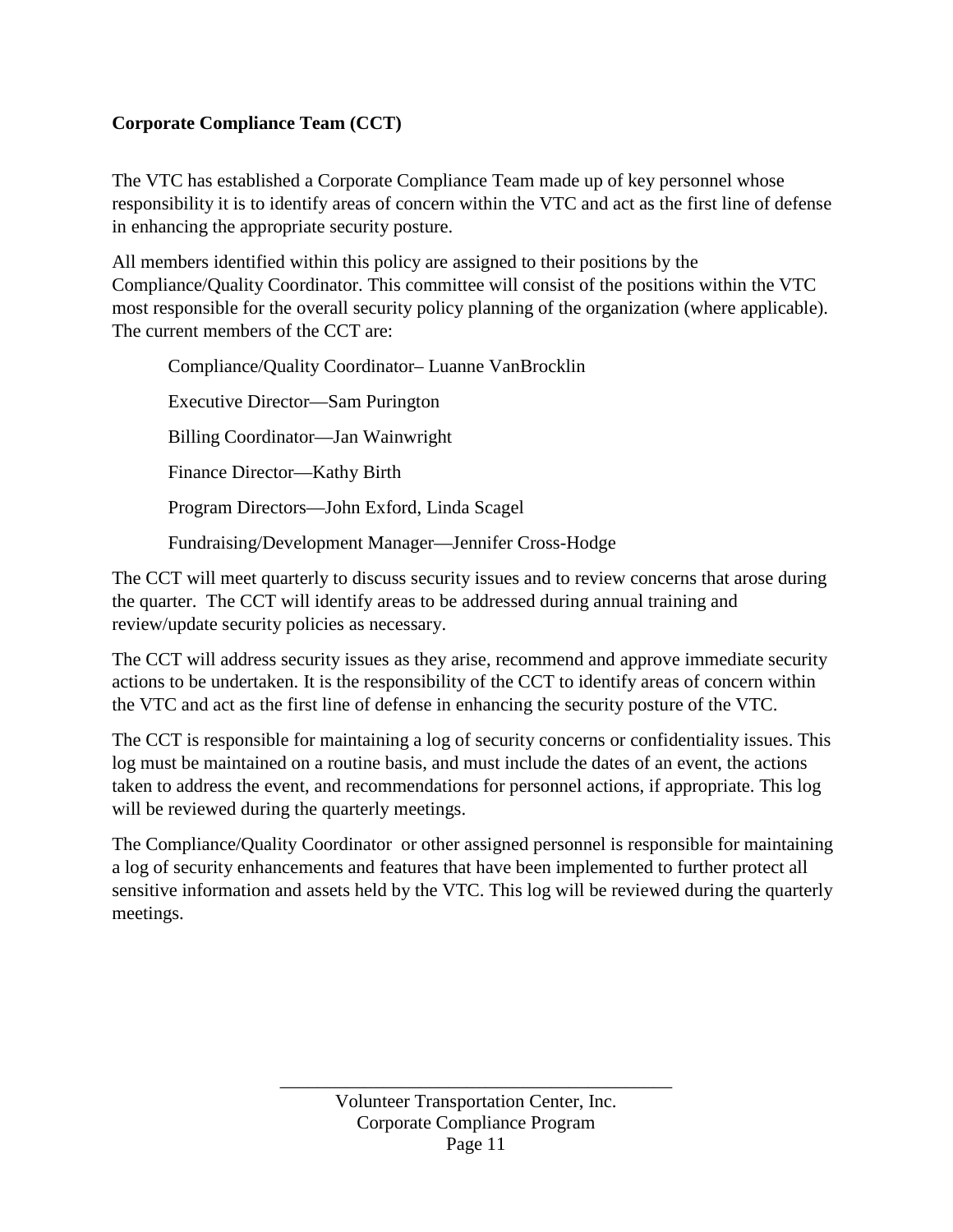#### **Mechanism for Voicing Concerns**

One function of the Compliance Program is to proactively identify issues and prevent compliance problems from developing.

All employees/agents are expected to report in *good faith*, any activity that could reasonably be perceived to be in violation of the law, ethical standards, or any the VTC policies. One does not need to be certain that a violation has occurred in order to report it. When a suspected violation is reported, this allows the Compliance/Quality Coordinator to investigate along with the Corporate Compliance team. This allows them to take prompt action to resolve it.

- 1) These reports can be made in several ways:
	- a) In person to the Compliance/Quality Coordinator
	- b) In writing to the Compliance/Quality Coordinator or your supervisor
	- c) Via telephone. This method can be anonymous as well by calling 315-788-0422 x239.
- 2) The employee/agent is protected by the Whistle Blower policy which *prevents* any retaliation by the provider, for someone making a report. Some of the areas that may be affected include but are not limited to:
	- a) Billing---do charges accurately reflect services provided?
	- b) Payments---is there accuracy with recording of payments?
	- c) Credentialing---are all required background checks up-to-date?
	- d) Any risk areas that with due diligence could be identified---are confidentiality, professionalism and equal opportunities practiced?
- 3) Employees should raise concerns before problems develop. This is one of their *most important responsibilities as an employee of the VTC*
- 4) Employees should first discuss a concern with their immediate supervisor, who is closest to the situation and best able to help.
- 5) If an employee is uncomfortable discussing a concern with their immediate supervisor, the employee should report the concern to someone in an appropriate position, such as Compliance/Quality Coordinator; Billing/Finance
- 6) Employees should never undertake to investigate an issue themselves. The Compliance/Quality Coordinator will review the matter and if there is a reason for concern.
- 7) All employees, volunteers and vendors are also encouraged to contact the Compliance/Quality Coordinator to ask questions or seek guidance regarding specific activities or policies and procedures.
- 8) The VTC will treat calls about compliance concerns in a manner that is confidential, but also consistent with the need to investigate, cooperate with the government, and comply with legal obligations. A log will be maintained by the Compliance/Quality Coordinator that records all calls to the hotline, including the nature of the call, and the resolution of the issue identified. The Corporate Compliance/Quality Coordinator will respond promptly to all concerns received on the Compliance Hotline by carefully evaluating each potential issue before it is referred for investigation or other appropriate follow-up. A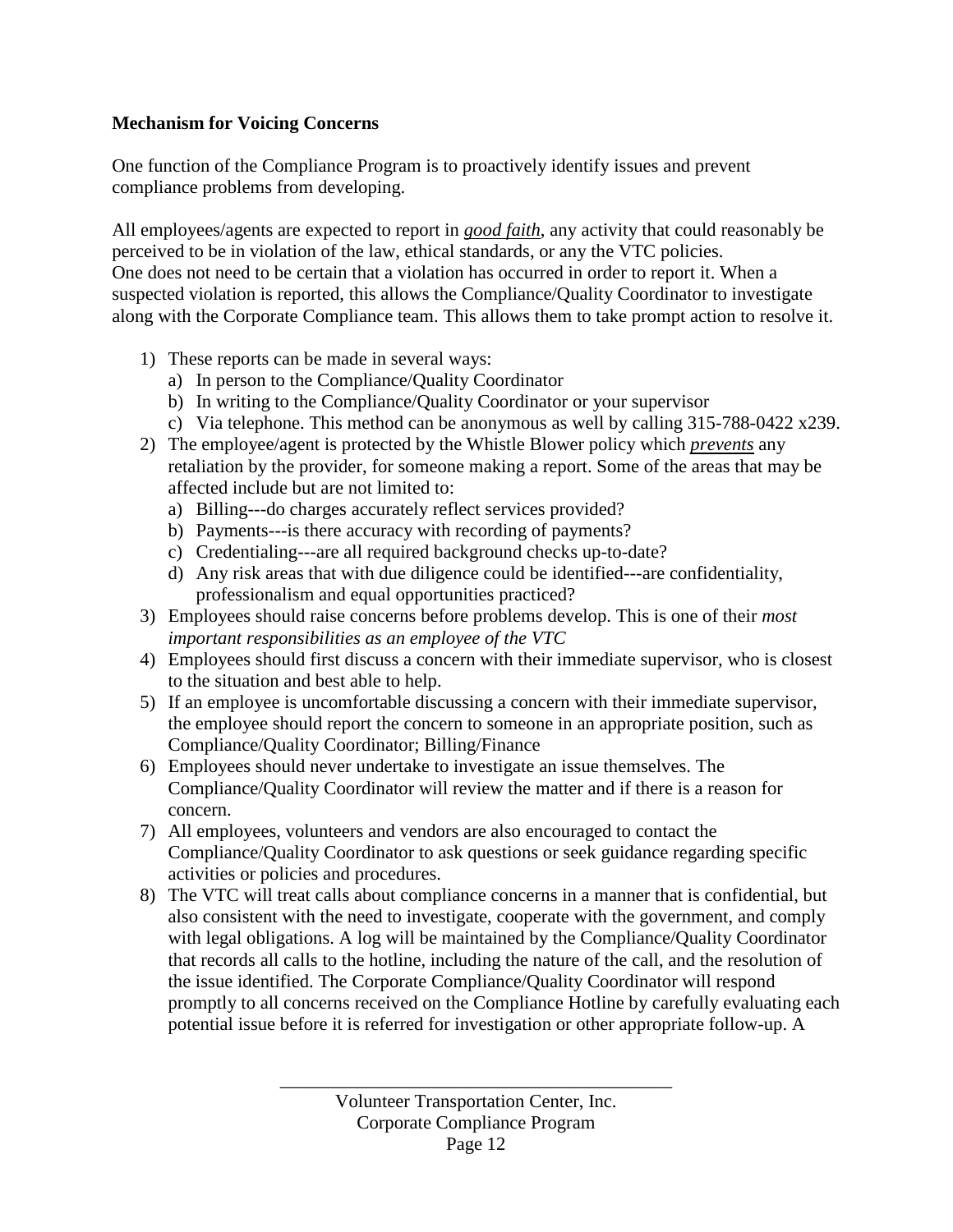summary of the hotline activity will be included in the periodic reports from the Compliance/Quality Coordinator to the executive director/board of directors.

**9)** The VTC recognizes that employees may be reluctant to report concerns if they believe that doing so may result in retaliation or harassment. **The VTC's Compliance Plan is to protect employees from retaliation and maintain confidentiality in respect to all concerns raised. The VTC's managers, supervisors and employees must** *not* **engage in retaliation, retribution or any form of harassment directed against an employee who has reported, or is considering reporting, a compliance concern.** Any manager, supervisor or employee who engages in such retribution, retaliation or harassment is subject to discipline, up to and including termination. For volunteers, such actions may lead to the termination of the contract under which their services are provided to the VTC.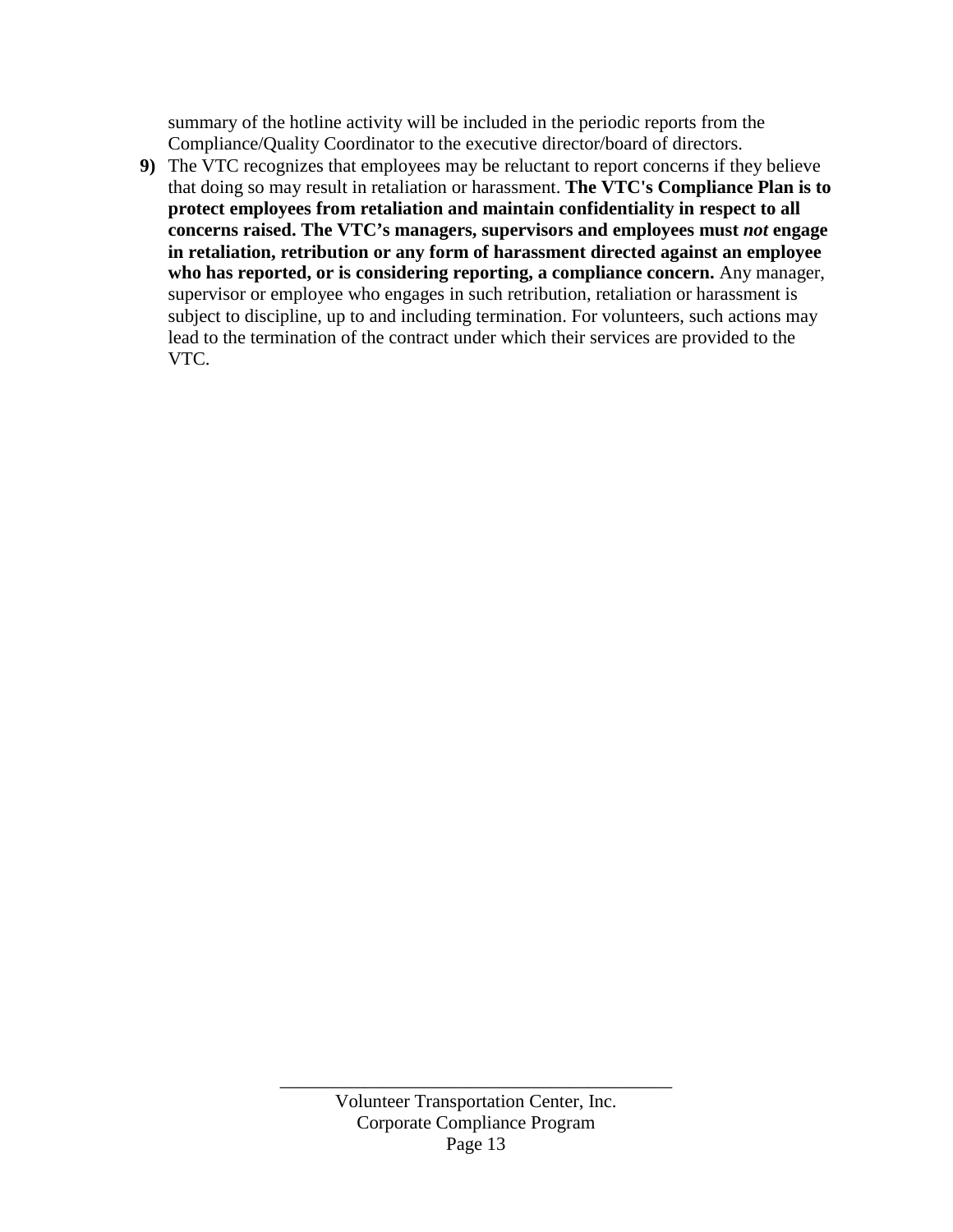#### **Training and Education**

Training and education is an essential component of an effective compliance program. The amount of training provided to employees will be directly related how much their job requires them to be involved with the provision of services, or in the coding and billing of services. All employees will receive mandatory compliance training as part of their new employee orientation. In addition, mandatory subject specific training will be provided based on the employees' position and responsibilities within the organization. Attendance and participation in mandatory training is a condition of continued employment and failure to comply with training requirements will result in disciplinary action. Adherence to the provisions of the compliance program and attendance and participation in compliance training will be a factor in the annual performance evaluation of each employee.

#### **1. Training Topics – General**

All personnel and members of the Board of Directors shall participate in training on the topics identified below:

- a. Governmental reimbursement principals
- b. Government initiatives
- c. History and background of Corporate Compliance
- d. Legal principles regarding compliance and Board responsibilities related thereto
- e. General prohibitions on paying or receiving remuneration to induce referrals and the importance of fair market value
- f. Prohibitions against submitting a claim for services when documentation of the service does not exist to the extent required or is not medically necessary
- g. Prohibitions against signing for the work of another employee
- h. Prohibitions against alterations to the record s and the use of appropriate methods of alteration to correct errors
- i. Prohibitions against rendering services without a signed physicians order or other prescription, if applicable
- j. Proper documentation of services rendered
- k. Duty to report misconduct

# **2. Training Topics – Targeted**

In addition to the above, targeted training will be provided to all managers and any other employees whose job responsibilities include activities related to compliance topics. Managers shall assist the compliance/quality coordinator in identifying areas that require specific training and are responsible for communication of the terms of the Compliance Plan to all staff members and independent contractors doing business with the agency.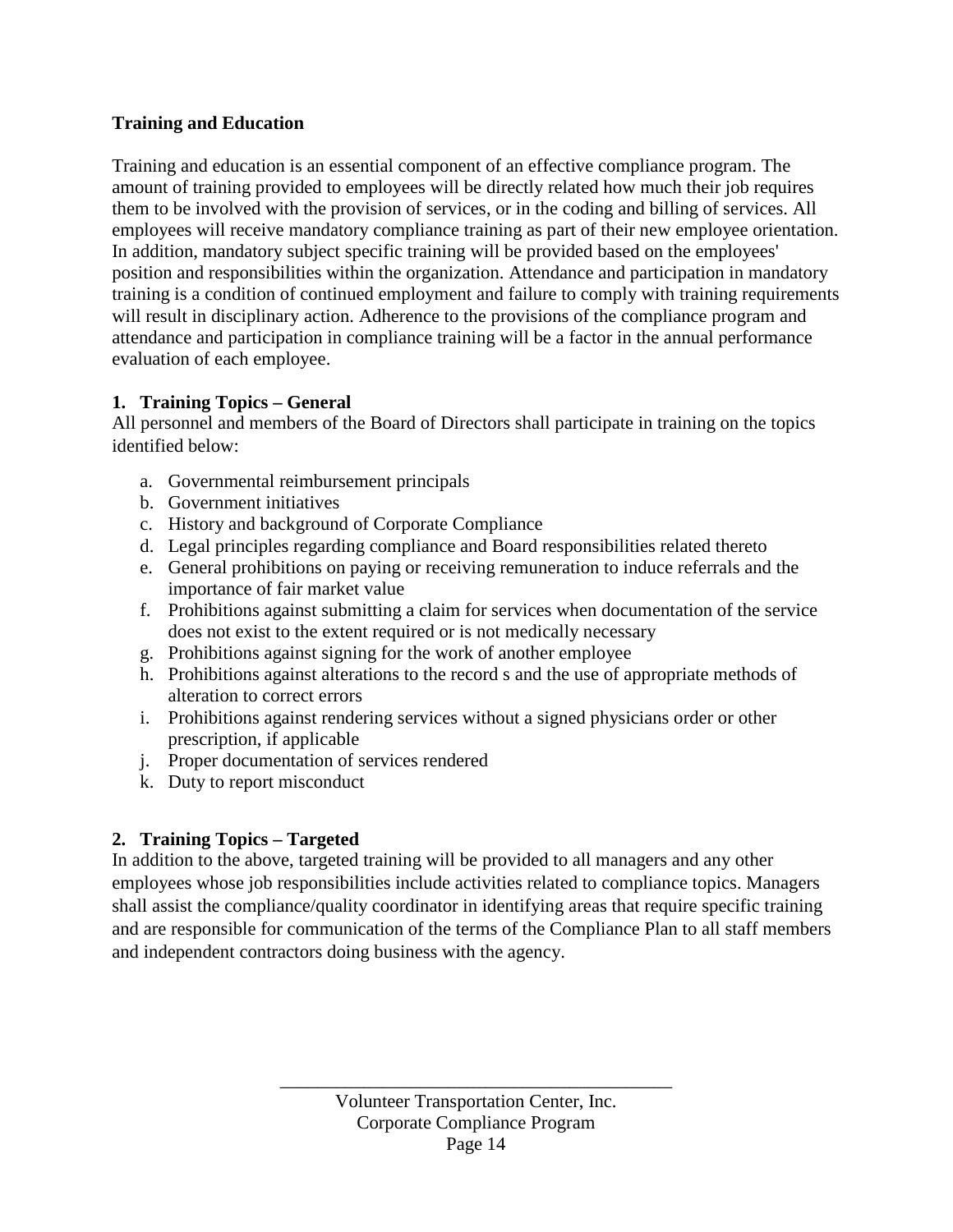#### **3. Orientation**

As part of their orientation, each employee and contractor shall receive a written copy of the Compliance Plan, policies and specific Code of Conduct that affect their position.

#### **4. Attendance**

All education and training relating to the Compliance Plan will be verified by attendance and a signed acknowledgement of receipt of the Compliance Plan and standards. Attendance at compliance training sessions is mandatory and is a condition of continued employment. Record of attendance is filed in the employee personnel file.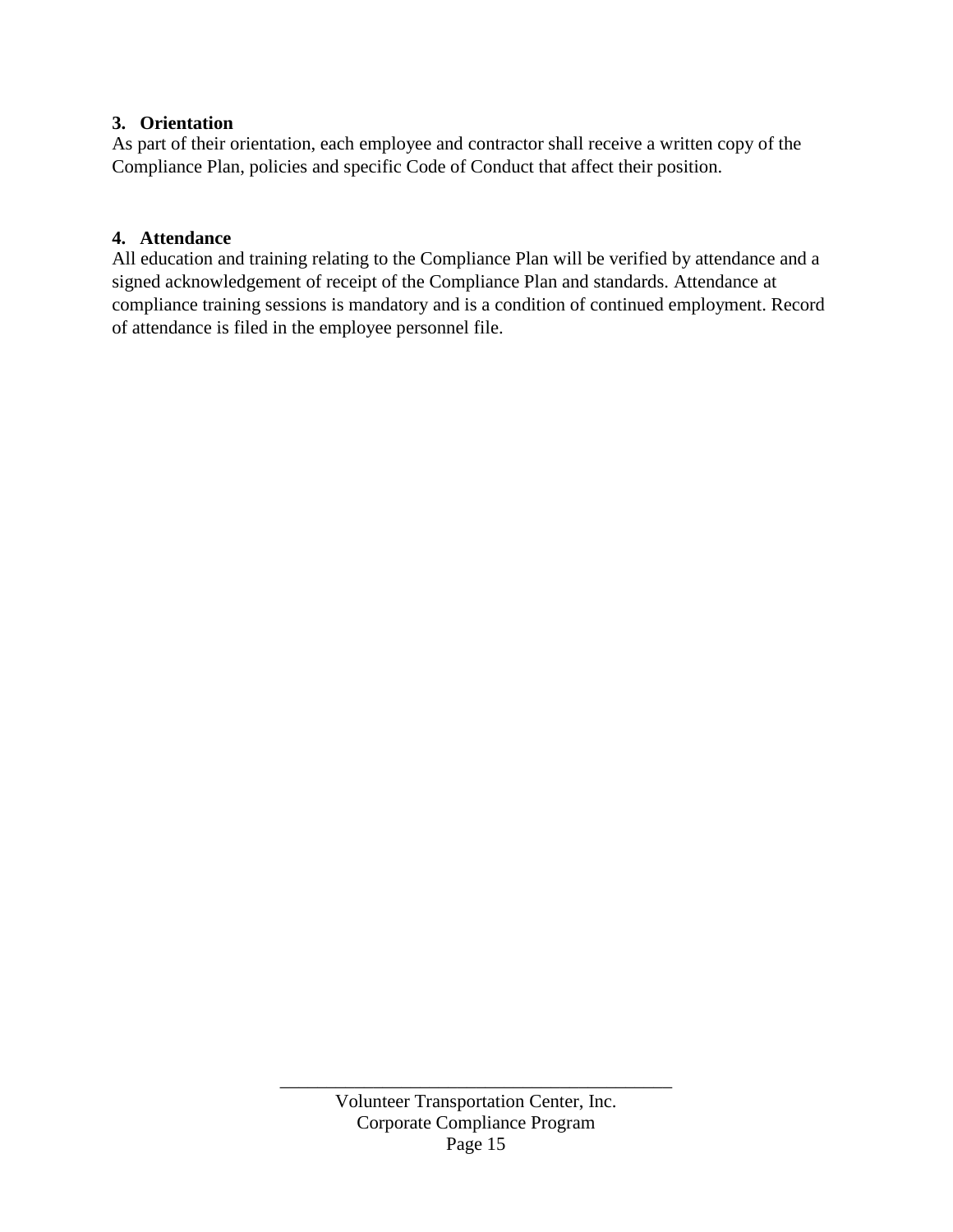#### **Auditing and Monitoring**

Ongoing auditing and monitoring is an essential part of any effective compliance program. Auditing and monitoring activities shall be conducted on an ongoing basis under the direction of the Corporate Compliance Coordinator. These auditing and monitoring activities will be designed to address compliance with laws governing reimbursement. In addition, the auditing activities will focus on compliance with specific rules and policies that have been identified by Medicaid, the OIG, or the Fiscal Intermediary as high risk areas. Any overpayments discovered as a result of our auditing activities shall be promptly refunded to the applicable payer with appropriate documentation and an explanation of the reason for the refund. As part of the monitoring process, the Compliance/Quality Coordinator will utilize techniques such as:

- On-site visits.
- Review of billing edit reports generated by the VTC and discussions as to how such edits are resolved prior to billing an account.
- Interviews with personnel involved in management, operations, billing, dispatching, driving, and other relevant activities.
- Questionnaires developed to solicit information from a broad cross-section of VTC staff.
- Reviews of financial records, trip vouchers, and payment remittance notices
- Trend analyses that seek to identify deviations, positive or negative, in specific risk areas over a given time period.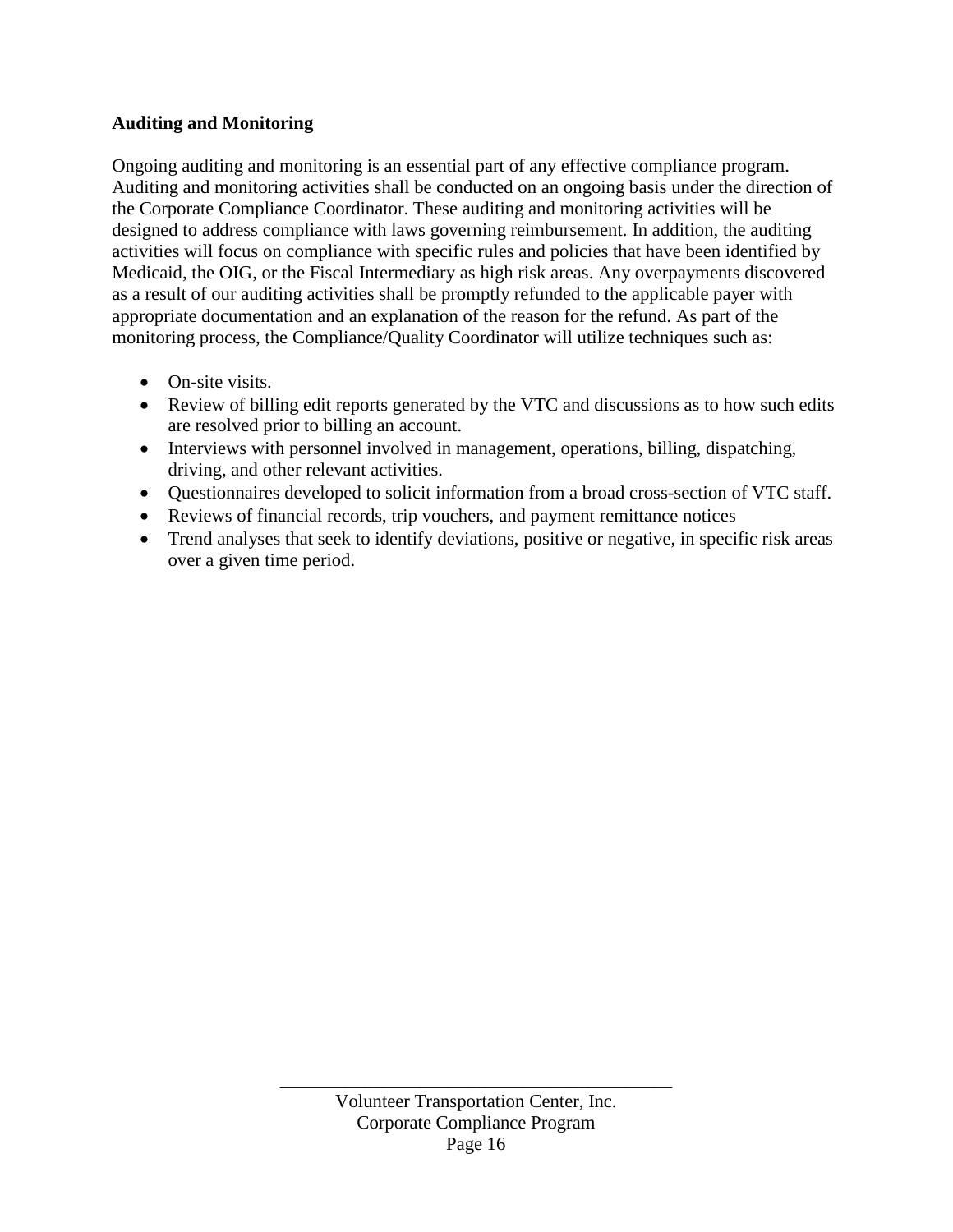#### **Response and Prevention**

Violations of the VTC's compliance program threaten our status as a reliable, honest and trustworthy provider and may result in our being excluded from participating in Federal healthcare programs. For this reason, the Compliance/Quality Coordinator will promptly respond to any and all reports of non-compliance. Records of such investigations will contain documentation of the alleged violation, a description of the investigative process, copies of interview notes and key documents, and the results of the investigation.

If the Compliance/Quality Coordinator discovers credible evidence of misconduct and, after a reasonable inquiry, has reason to believe that the misconduct may violate criminal, civil or administrative law, then the Compliance Coordinator shall promptly report the existence of such misconduct to the appropriate governmental authority, demonstrating good faith and willingness to work with government authorities to correct and remedy the problem.

In the event of a compliance report, the procedure is as follows:

- Report should include as much detailed information as possible (i.e.: who, what, and any known contributing factors when available).
- All incidents and reports given to the compliance/quality coordinator are investigated regardless of their outcome. Reports are tracked by the compliance/quality coordinator and reported to the board quarterly.
- Corrective Action must reflect a plan established to decrease the likelihood that the incident will reoccur or to correct the incident that did occur. This plan could include:
	- Education or Re-education– individual/group
	- Review or Change of Policy/Procedure
	- Rebilling/repaying a claim paid in error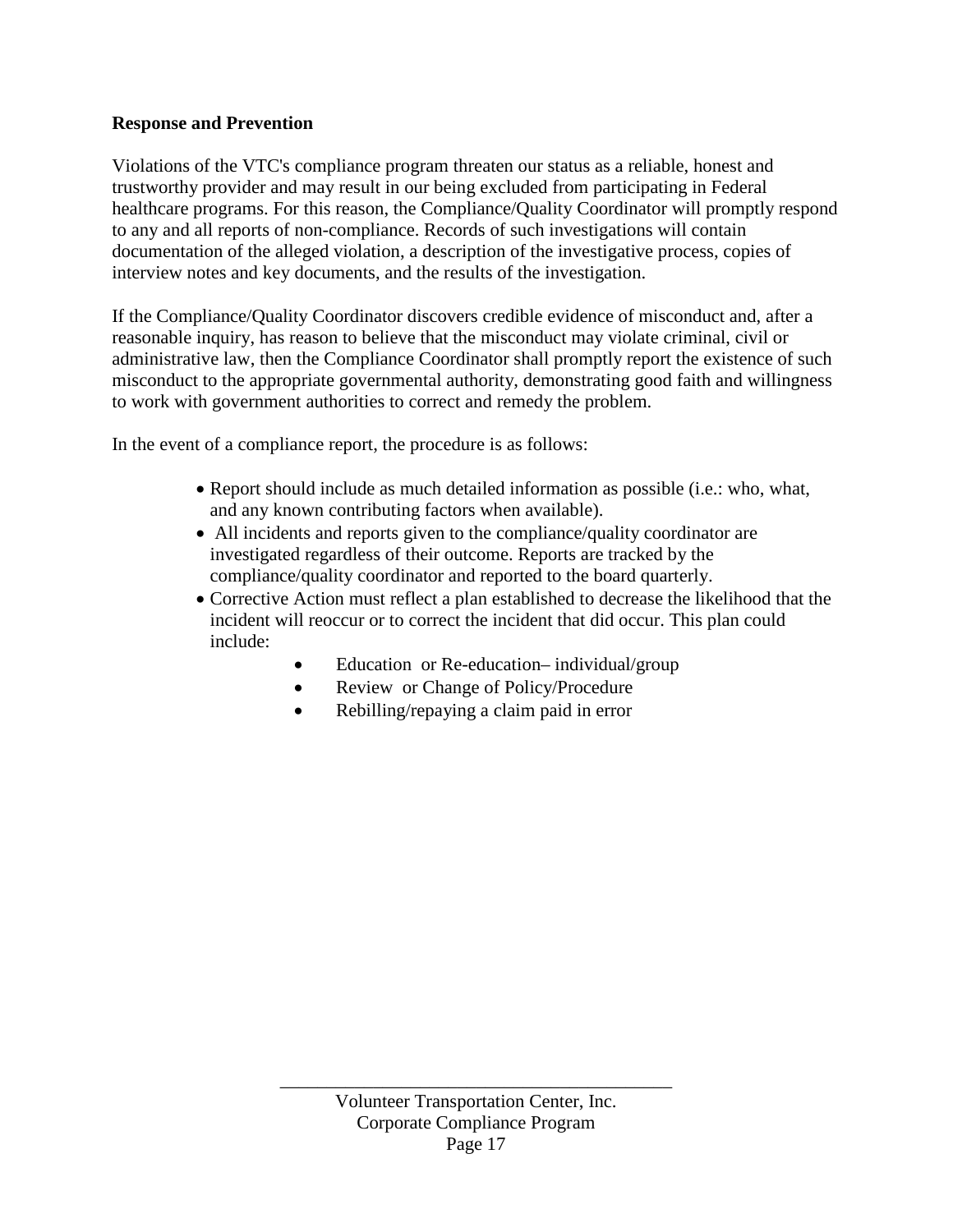#### **Enforcement and Discipline**

The VTC conducts reasonable and specific background and reference checks for those seeking employment.

The VTC's Compliance Plan requires that all staff/agents will promote and adhere to the elements of the Compliance Plan. This knowledge is an integral part of the evaluation process of the VTC employees/agents. Employees/agents will be trained yearly and periodically updated in new compliance policies and procedures.

In addition, supervisors and managers will:

- a. Discuss with all supervised employees/agents the compliance policies and legal requirements applicable to their function;
- b. Instruct all supervised employees/agents that strict adherence to these policies and legal requirements are a condition of employment; and,
- c. Inform all supervised employees/agents that the VTC will take disciplinary action up to and including termination of employment for a violation of these policies and legal requirements.

The Compliance/Quality Coordinator will keep a record of all disciplinary actions related to Corporate Compliance in a locked file.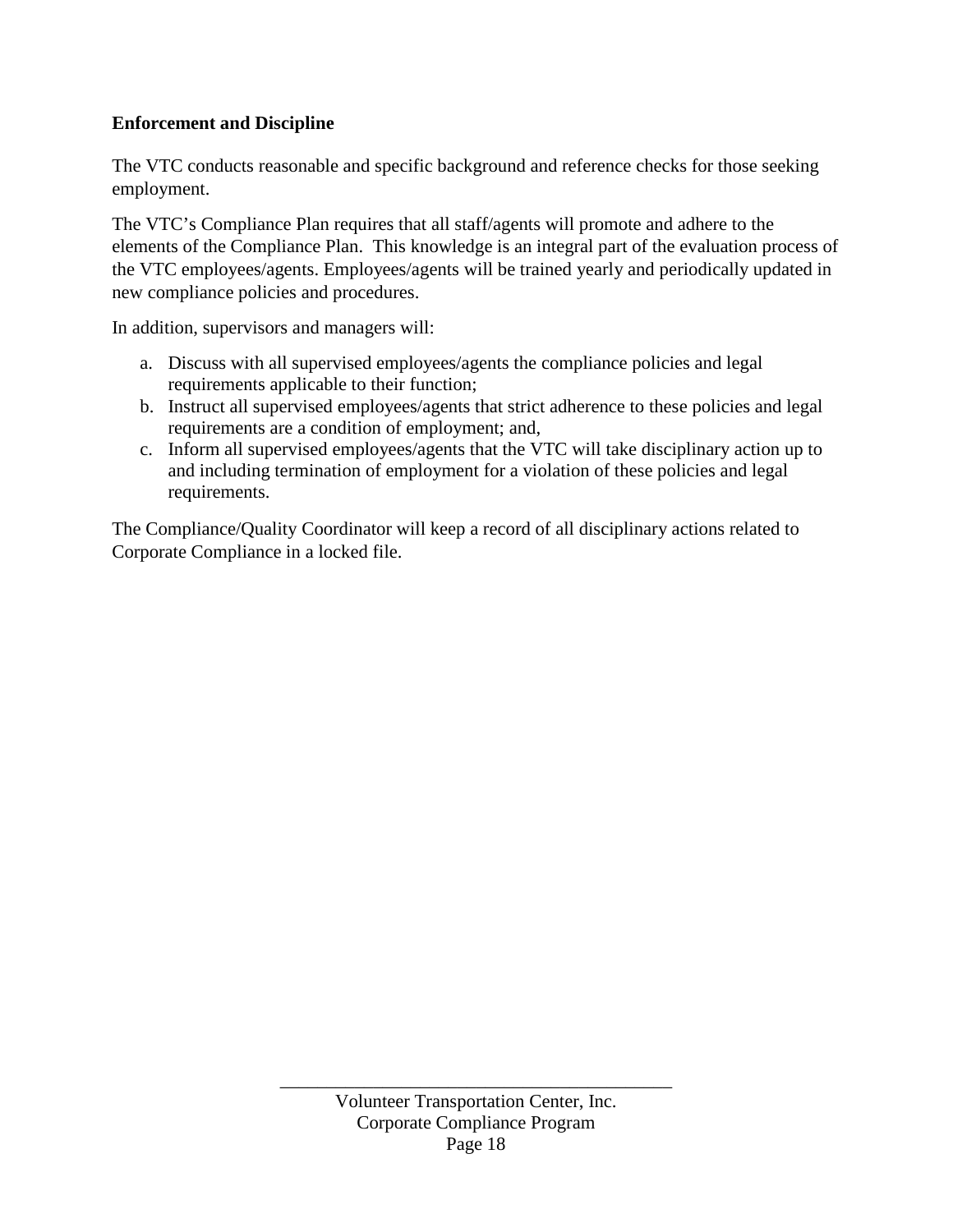# **CODE OF CONDUCT**

VTC employees shall abide by the following VTC policies and procedures:

- 1) ACT IN ACCORDANCEWITH THE VTC'S MISSION
	- a) Demonstrates knowledge of and carries out the agency's Mission Statement.
	- b) Acts in a manner that supports and enforces the VTC Mission.

# 2) DEMONSTRATE ETHICAL PERSONAL BEHAVIORS

- a) Adheres to the highest ethical standards professionally and personally thereby protecting the VTC's resources and reputation inside and outside the organization.
- *b)* Personal appearance and dress is neat, clean and appropriate.
- c) Maintains confidentiality in full compliance with HIPAA regulations.
- d) Declares any real or potential conflicts of interest.
- e) Is always courteous and professional to other staff, clients, members of the community and members of the Board of Directors.
- f) Complies with agency hours of work and attendance requirements.
- g) Uses time in an efficient manner, completing duties timely and safely.
- h) Demonstrates initiative for personal growth by participating in recommended trainings, continuing education, and in-house, employee meetings.

# 3) MAINTAIN A SAFE ENVIRONMENT FOR VISITORS AND STAFF.

- a) Demonstrates an understanding of and adheres to all VTC safety policies and procedures.
- b) Completes all annual training and education mandates.
- c) Recognizes potential safety problems and corrects or reports to supervisor immediately.

# 4) USE APPROPRIATE INTERPERSONAL SKILLS.

- a) As part of the team, willingly cooperates with fellow VTC staff to accomplish tasks.
- b) Demonstrates a willingness to help when needed for additional tasks.
- c) Resolves conflicts with fellow employees constructively.

# 5) PARTICIPATE AND SUPPORT PERFORMANCE IMPROVEMENT ACTIVITIES

a) Actively seeks opportunities for process improvement and initiates as appropriate.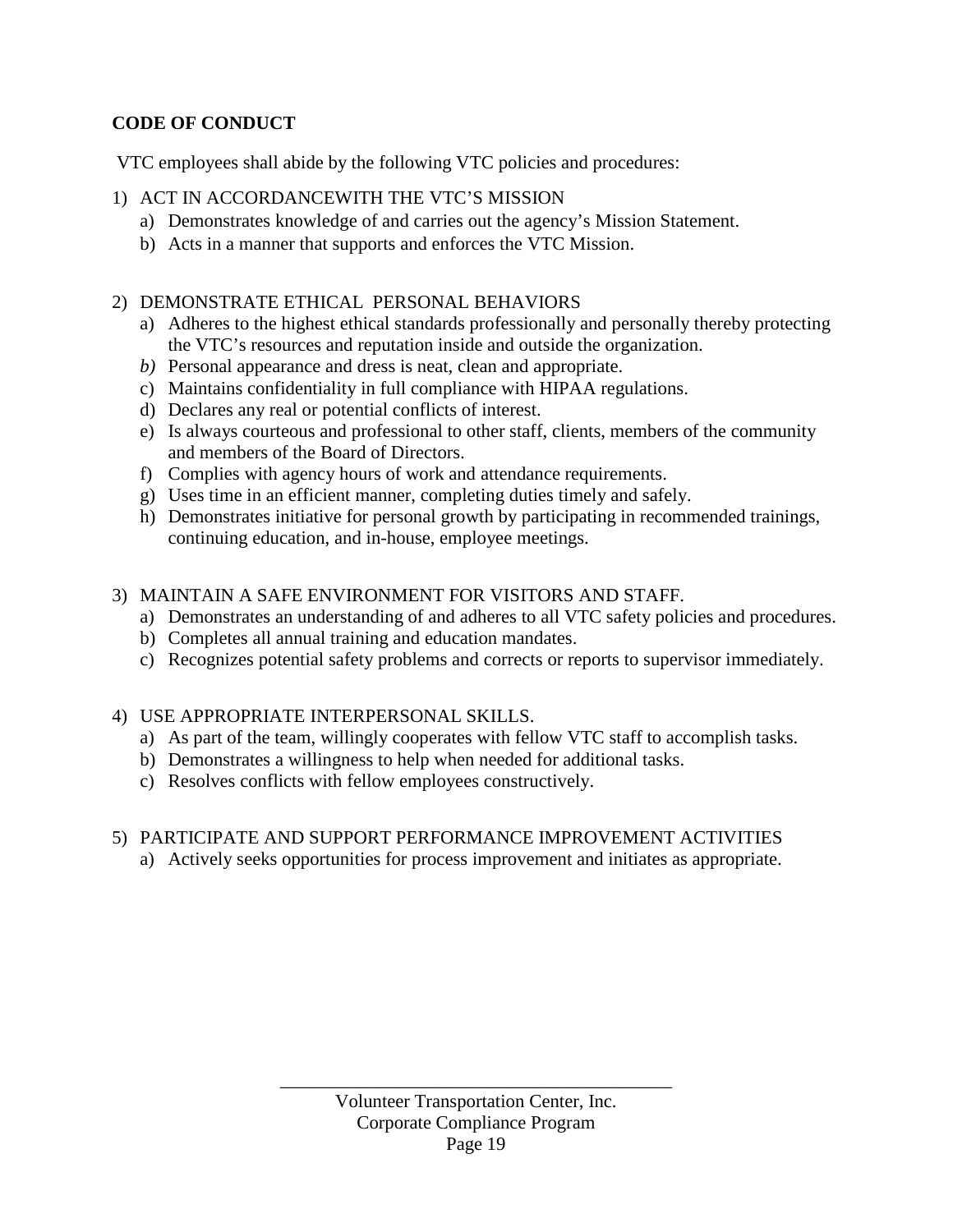# **WHISTLE BLOWER POLICY**

**Objective:** The VTC is committed to fostering a workplace conducive to open communication regarding the agency's business practices and to protecting employees from unlawful retaliation and discrimination for having properly disclosed or reported illegal or unethical conduct. In an effort to further this commitment, this policy:

- 1. Establishes guidance for the receipt, retention, and treatment of verbal or written reports received by the VTC regarding accounting, internal controls, auditing matters, disclosure, fraud and unethical business practices, whether submitted by VTC employees or third parties ("reports")
- 2. Establishes guidance for providing VTC employees a means to make reports in a confidential and anonymous manner
- 3. Makes clear the VTC's intention to discipline, up to and including termination of employment, any person determined to have engaged in retaliatory behavior.

**Policy:** This policy is for reporting suspected illegal activities in relation to accounting, internal accounting controls, auditing matters, and the billing of any federal health program. This procedure is for incidents that are illegal or unethical. This policy does not circumvent the organizational structure (chain of command) for operations, nor does it address issues that can be resolved through the agency Grievance Policy and Procedure.

#### **Reporting Mechanisms:**

- 1. Anonymous Reporting **-** Dial the number (315) 788-0422 X239.
- 2. Tell your supervisor or the VTC Executive Director
- **3.** Contact the Compliance/Quality Coordinator.

# **Retaliation**

Retaliation against any employee that files a report or voices a concern under this policy is strictly prohibited. Employees determined to have engaged in retaliatory behavior or who fail to maintain an employee's anonymity if requested may be subject to discipline, which could include termination of employment. Any employee who feels that he or she has been subjected to any behavior that violates this policy should immediately report such behavior to his or her supervisor, the CCO or the Executive Director.

Please note however, that employees who knowingly file misleading or false reports, or without a reasonable belief as to truth or accuracy, will not be protected by this policy and may be subject to discipline, including termination of employment.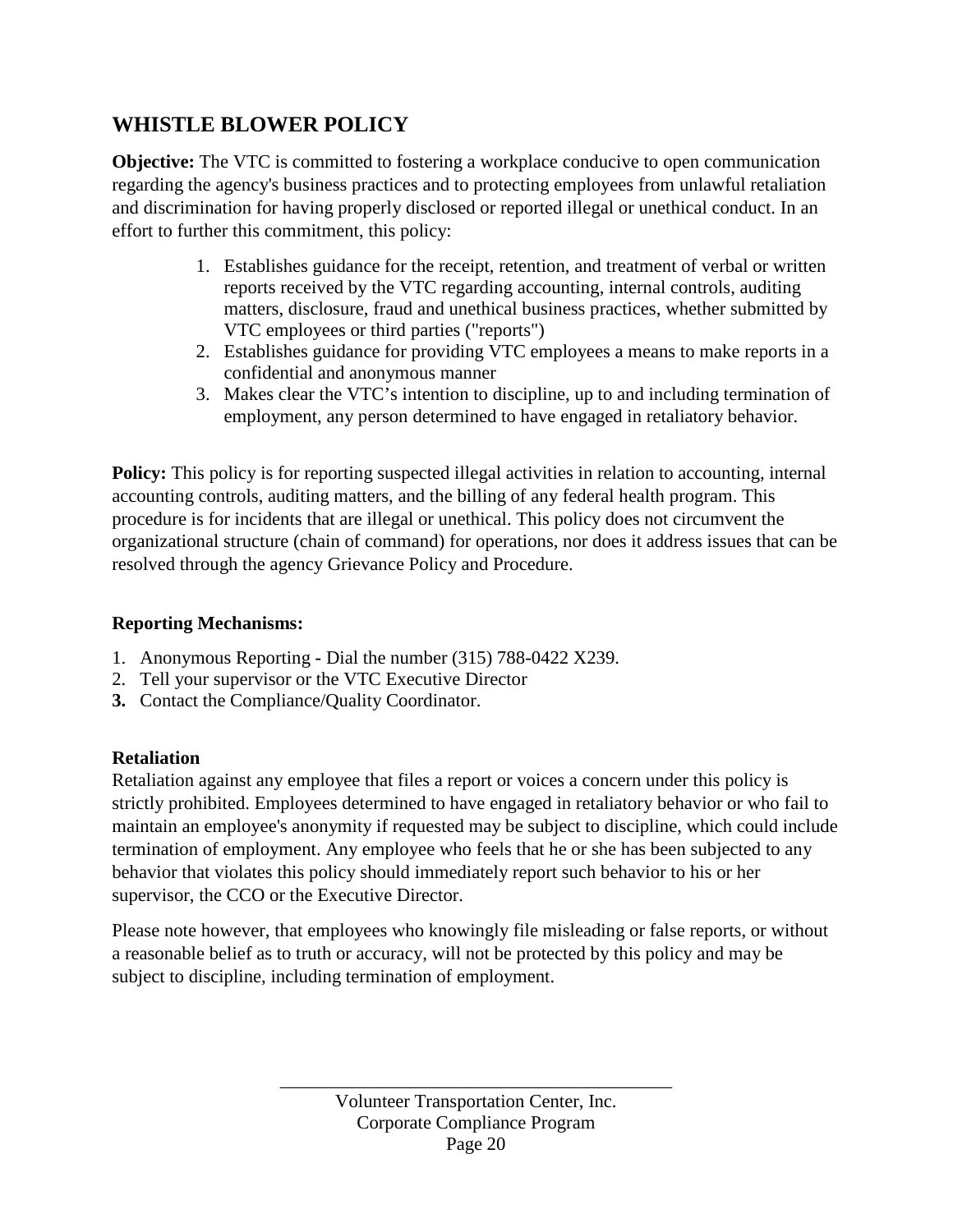# **RECORD RETENTION/DESTRUCTION**

All VTC information pertaining to a client is centralized in the client's VTC record. Records are retained for at least:

- The period determined by the respective state statute, or the statute of limitations in state; **or**
- In the absence of a state statute
	- o Seven (7) years after the date of discharge; or
	- o In the case of a minor, three (3) years after the client becomes of age (18 years old) under state law or seven (7) years after the date of discharge, whichever is longer.

# **1. Retention of documents and Records**

- a. Thirty (30) days:
	- Unimportant letters and notes, which require no acknowledgement or follow up, letters of transmittal, and notices of meetings
	- Form letters that require no follow-up
	- Other documents of inconsequential subject matter or to which no further reference will be necessary
	- Copies of interdepartmental or other internal correspondence where another copy of the same letter will be in the file
	- Transitory email
- b. One  $(1)$  year:
	- Letters of general inquiry and replies that have no value after possible reference from the correspondent within a reasonable period of time.
	- Other letters that might be referred to shortly after they are received or written but which soon cease to have value unless further immediate correspondence ensues.
- c. Two to three (2-3) years:
	- Letters applying for employment with the company
	- Duplicate deposit slips
	- Purchase orders
	- Employment applications
	- General correspondence
	- Insurance policies (expired)
	- Miscellaneous internal reports
	- Petty cash vouchers
	- Bank Reconciliations
- d. Seven (7) years:
	- Expense account records
	- Letters/memos explaining policies

\_\_\_\_\_\_\_\_\_\_\_\_\_\_\_\_\_\_\_\_\_\_\_\_\_\_\_\_\_\_\_\_\_\_\_\_\_\_\_\_\_\_ Volunteer Transportation Center, Inc. Corporate Compliance Program Page 21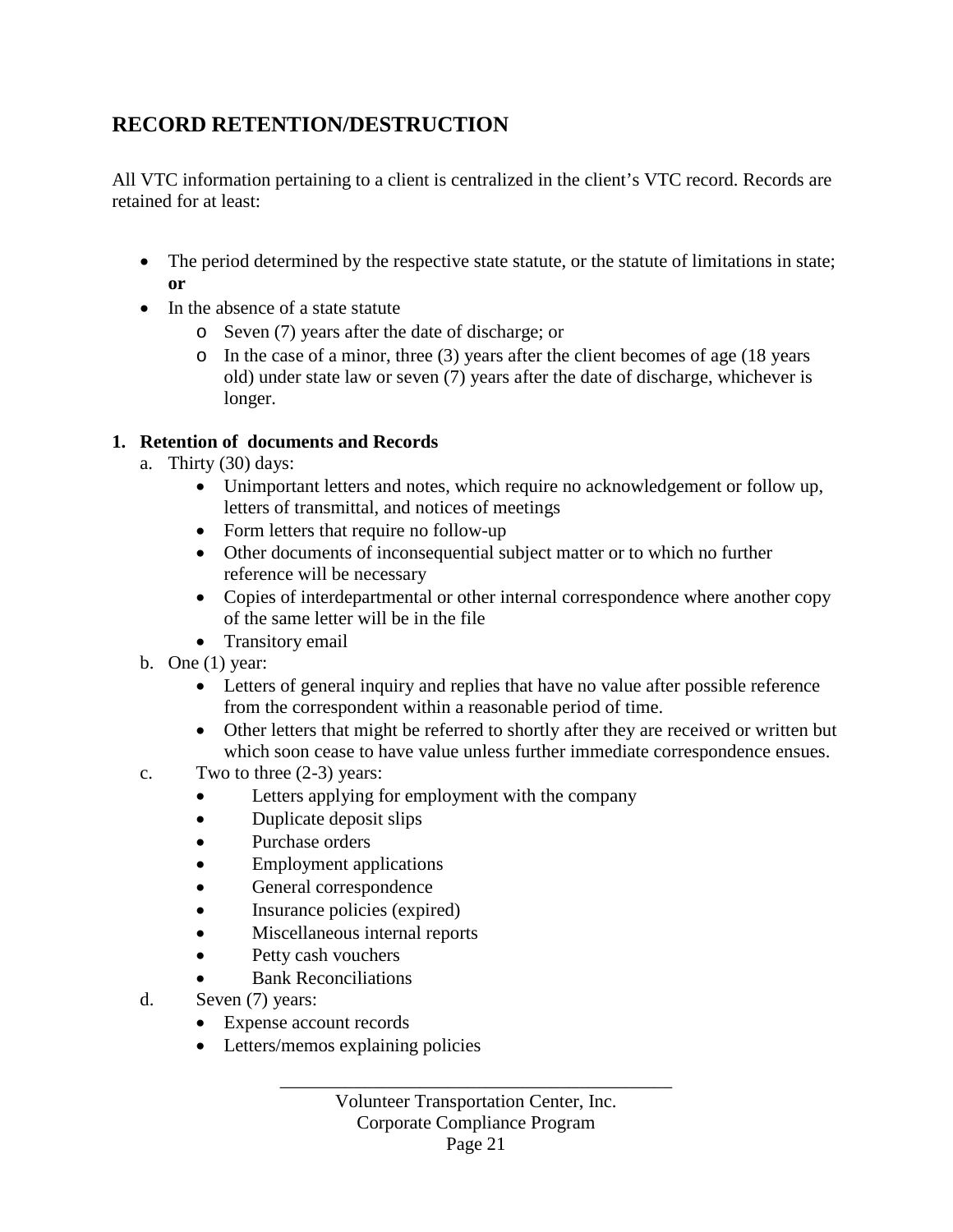- Collection letters after the account is paid
- Documents which constitute all or a part of a contract or which clarify certain points in a contract
- Letters denying liability
- Other documents which the VTC may need to produce in court
- Accounts payable and receivable ledgers, trial balances
- Bank statements
- Contracts and leases (expired)
- Expense analysis and expense distribution schedules
- Inventory record
- Vendor Invoices
- Payroll records and summaries (including records of worker's compensation)
- Personnel records after termination, including all training records
- Subsidiary ledgers to general ledger and trial balances
- Travel expense reports and supporting documentation
- Vouchers for payment to vendors, employees, etc. (including allowances and reimbursement of employees/agents for travel and other expenses)
- Incident Reports
- Records and documentation (including, but not limited to, record s and claims documentation) required by any federal or state health program (Medicare, Medicaid, etc.)
- Cost reports
- Compliance Committee Minutes
- e. Ten (10) years
	- **Staff Committee Minutes**
- f. Thirty (30) years
	- Employee Records with exposure to hazardous materials
- g. Permanent Records:
	- Audit reports of Certified Public Accountant
	- Board of Director's minutes (bylaws and articles of incorporation)
	- Canceled checks for important payments i.e. taxes, property purchase, special contracts, etc. (checks should be filed with papers pertaining to underlying transaction)
	- Charts of accounts
	- Correspondence (legal and important matters)
	- Deeds, mortgages, contracts and leases still in effect
	- End of year financial statements
	- Fixed asset records and depreciation schedules
	- General ledgers and year end trial balances
	- Insurance records, accident reports, claims, policies
	- Financial journals
	- Tax returns

\_\_\_\_\_\_\_\_\_\_\_\_\_\_\_\_\_\_\_\_\_\_\_\_\_\_\_\_\_\_\_\_\_\_\_\_\_\_\_\_\_\_ Volunteer Transportation Center, Inc. Corporate Compliance Program Page 22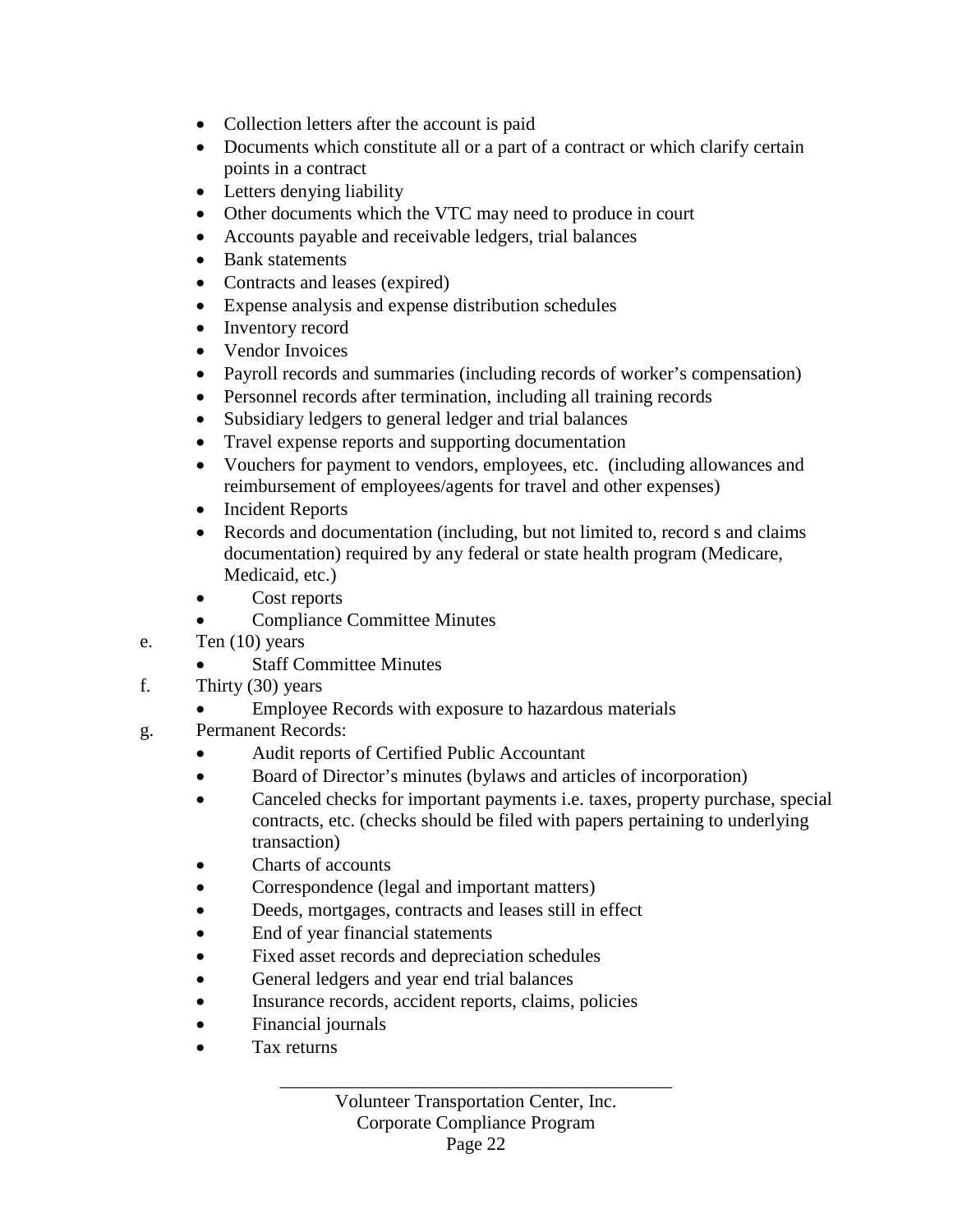#### **Location and facilities**

The VTC maintains adequate facilities and equipment, conveniently located, to provide efficient **processing of VTC records (reviewing, indexing, filing, and prompt retrieval).** 

#### **Destruction**

Compliance/Quality Coordinator and Executive Director are responsible for the maintenance of this protocol. All VTC staff has a responsibility to assist in the maintenance of this protocol. Records in all programs/departments will be reviewed at least annually to identify those that need to be transferred to storage to await final disposition or destruction and those that will be moved to permanent storage. Destruction of records shall consist of shredding such records. In no circumstances will records be disposed with recyclable paper or regular garbage. The Corporate Compliance/Quality Coordinator will oversee this procedure ensuring that all records have met the necessary requirements for destruction:

- Their retention periods have expired.
- All audit requirements have been satisfied.
- There are no pending requests for the information.
- There is no reasonably foreseeable investigation or other legal hold.

The VTC has a duty to protect the confidentiality and integrity of confidential medical/dental information as required by law, professional ethics, and accreditation requirements*. Protected Health Information* may only be disposed of by means that assure that it will not be accidentally released to an outside party.

#### **References:**

*Adopted as §405.1723, 35 FR 10511 (June 27, 1970); amended and redesigned as §405.1722 at 41 FR 20863 (May 21, 1976, effective June 21, 1976); coded from 20 CFR 405.1722 at 42 FR 52826 (Sept. 30, 1977); redesigned from §405.1722 and amended at 60 FR 2325 (Jan. 9, 1995, effective Feb. 8, 1995).* 

*Appendix C. California Health and Safety Code §1232221(January 1, 2003) California Welfare and Institutions Code§ 14124.1 Health Insurance Portability and Accountability Act (HIPAA) Privacy & Security Rule, 45 CFR 160-164.524* 

*Section 13101 - 13424 of Title XIII (Health Information Technology for Economic and Clinical Health Act) of the American Recovery and Reinvestment Act of 2009*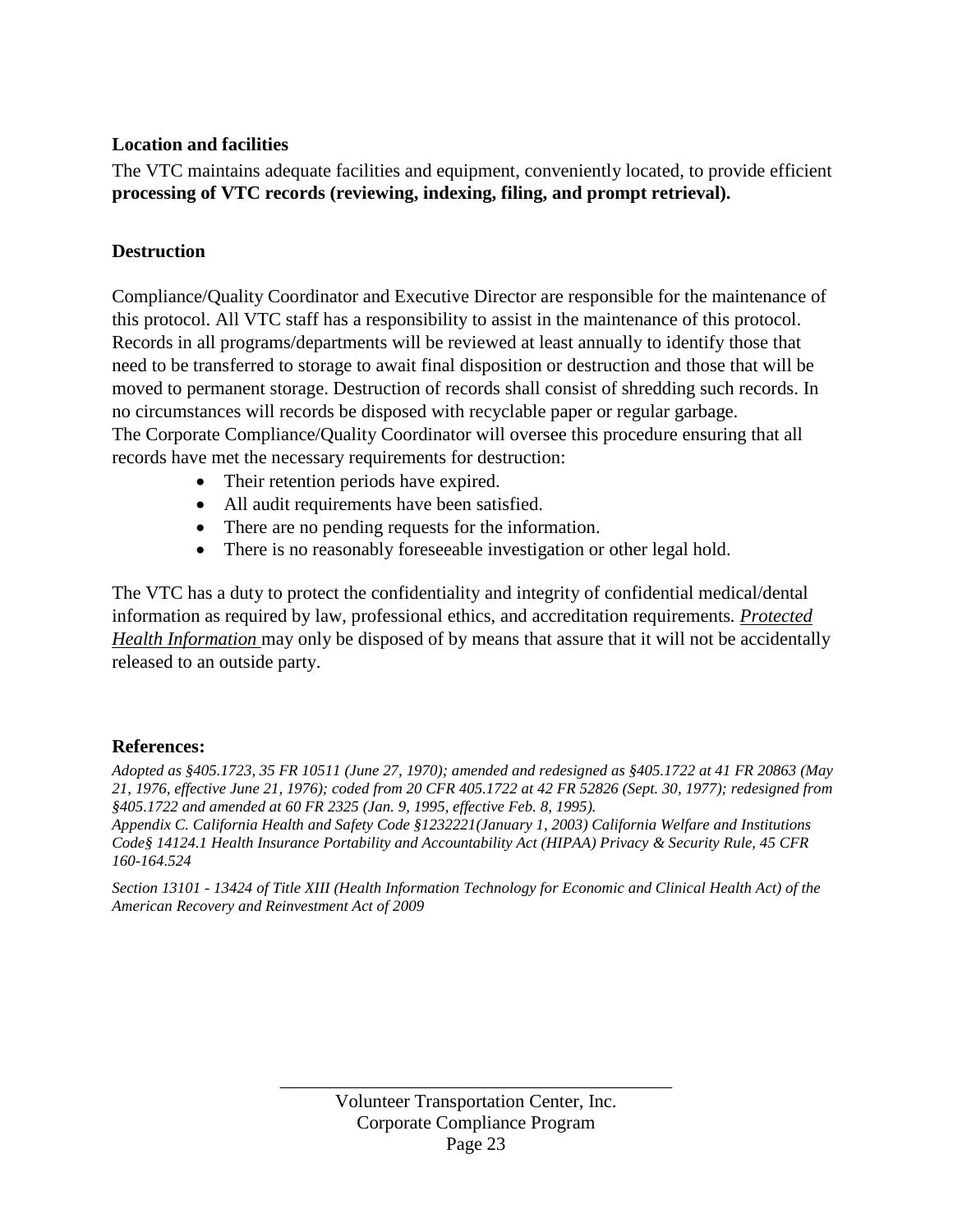# **PAGE LEFT INTENTIONALLY BLANK**

\_\_\_\_\_\_\_\_\_\_\_\_\_\_\_\_\_\_\_\_\_\_\_\_\_\_\_\_\_\_\_\_\_\_\_\_\_\_\_\_\_\_ Volunteer Transportation Center, Inc. Corporate Compliance Program Page 24